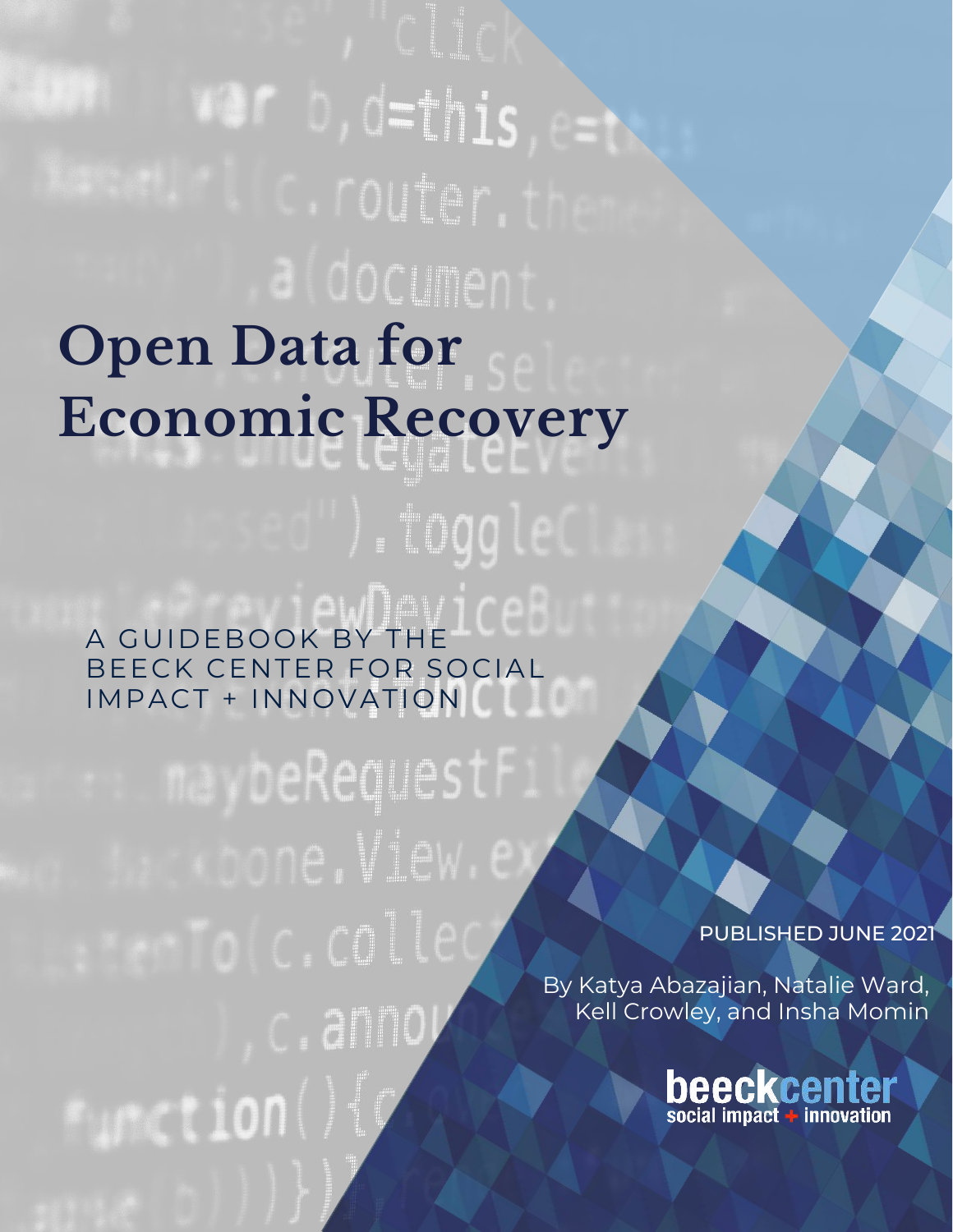# **ABOUT THE BEECK CENTER FOR SOCIAL IMPACT + INNOVATION**

The Beeck Center is an experiential hub at Georgetown University that trains students and incubates scalable, leading edge ideas for social change. We believe impact at scale requires the courage to think and behave differently. Our work centers on investing in outcomes for individuals and society. We equip future global leaders with the mindset to promote outcome-driven solutions, using the tools of design, data, technology, and innovation. We convene actors across the public, private, and civic sectors to advance new tools, frameworks, and approaches necessary to achieve these outcomes.

# **ABOUT THE STATE CHIEF DATA OFFICERS NETWORK**

The [State Chief Data Officers \(CDO\) Network](https://beeckcenter.georgetown.edu/state-cdo-network/) is made up of approximately 30 Chief Data Officers working in state governments. The State CDO Network works to surface and scale best practices and opportunities for collaboration across states. We also aim to support states in the creation of a CDO role. To help states improve their use of data, the State CDO Network produces core frameworks, learning opportunities, and key research to guide CDOs through structuring effective data programs.

# **ABOUT THIS GUIDEBOOK**

This guidebook was compiled by staff of the State CDO Network at the Beeck Center for Social Impact + Innovation. We compiled these findings based on interviews with subject-matter experts and conversations with members of the State CDO Network. We used this research to identify data sets that states can and should publish to increase transparency and accountability and effectively respond to the COVID-19 crisis. The key datasets in this report are coordinated with issues and use cases developed for the State CDO Network's previous report, [Leveraging Data for Economic Recovery: A Roadmap for](https://beeckcenter.georgetown.edu/states-can-support-an-equitable-recovery-with-data-heres-how/)  [States.](https://beeckcenter.georgetown.edu/states-can-support-an-equitable-recovery-with-data-heres-how/) Additionally, we conducted research on the legal and policy environment around open data in states, and the range of state-level decisions on the privacy of data related to COVID-19. This report is published with support from the Bill & Melinda Gates Foundation.

This report was released June 2021 under a Creative Commons AttributionShareAlike license, and should be cited as: Abazajian, Katya, Natalie Ward, Kell Crowley, and Insha Momin (2020). Open Data for Economic Recovery: A Roadmap for States, Beeck Center for Social Impact + Innovation, Washington, D.C.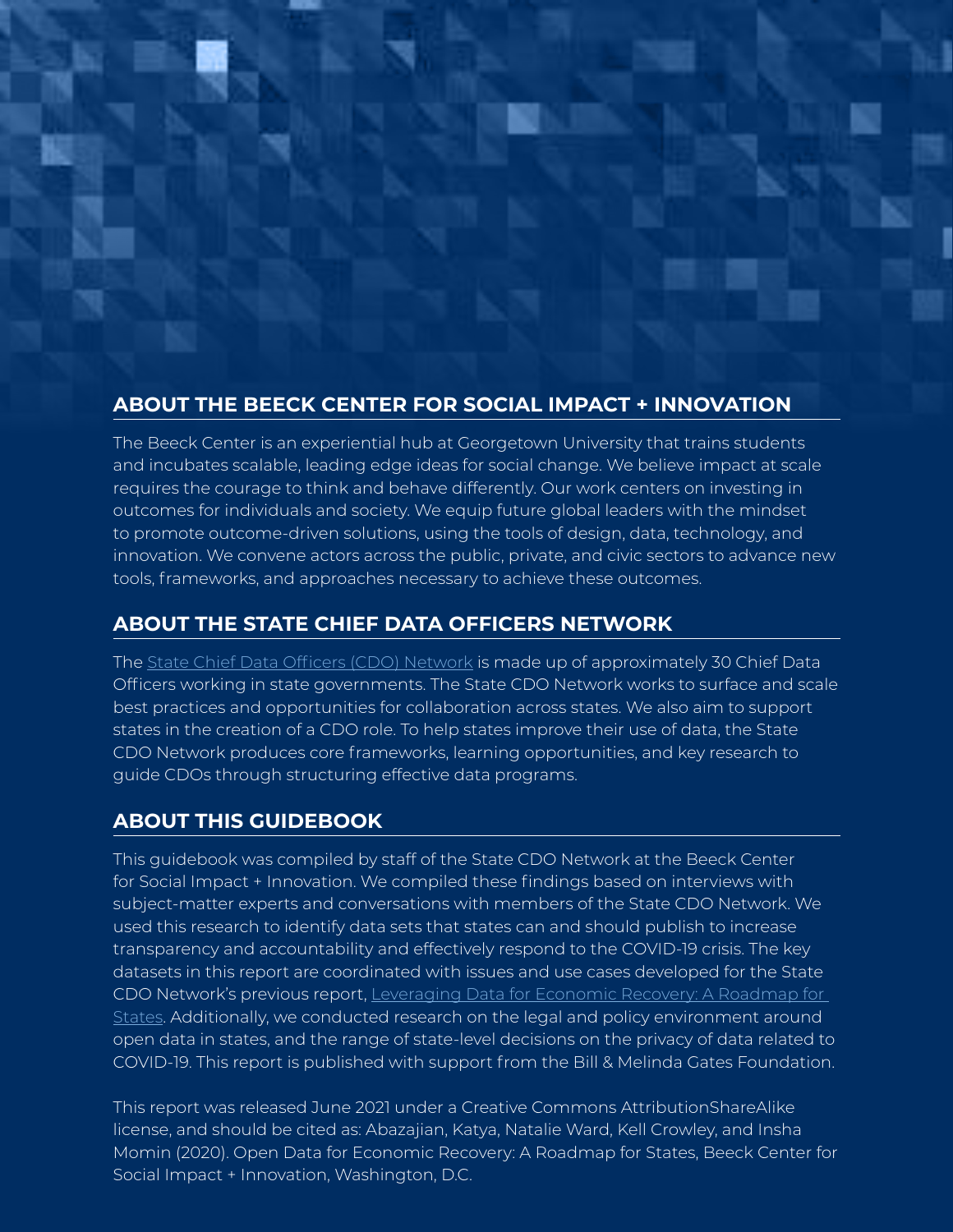# **Table of Contents**

About the Beeck Center for Social Impact + Innovation | **1**

About the State Chief Data Officers Network | **1**

About this Guidebook | **1**

Table of Contents | **2**

Introduction | **3**

Getting Started | **4** What Is Open Data? | **4** The Open Data Basics | **5** Improving Open Data | **6** Implementing Data Protections | **7**

Privacy Environment & Key Legislation | **8** Key Legislation | **9**

HIPAA | **9**

FERPA | **10**

 Balancing Privacy and Transparency in COVID-19 | **10** Is COVID-19 Testing Data Protected Under FERPA? | **11** Should States Use FOIA Exemptions on Public Health Data? | **11** Are People In Nursing Homes At Risk of Re-Identification? | **11** Which Rules For Public Health Data Apply to Private Companies? | **12** How Should Governments Navigate Specific Privacy Questions? | **12**

Critical Cases in States | **13**

The Top 20 Open Datasets in States | **14** Fundamental Datasets | **15** Critical Datasets | **25**

Conclusion| **35**

Appendix: Open Data Resources | **36**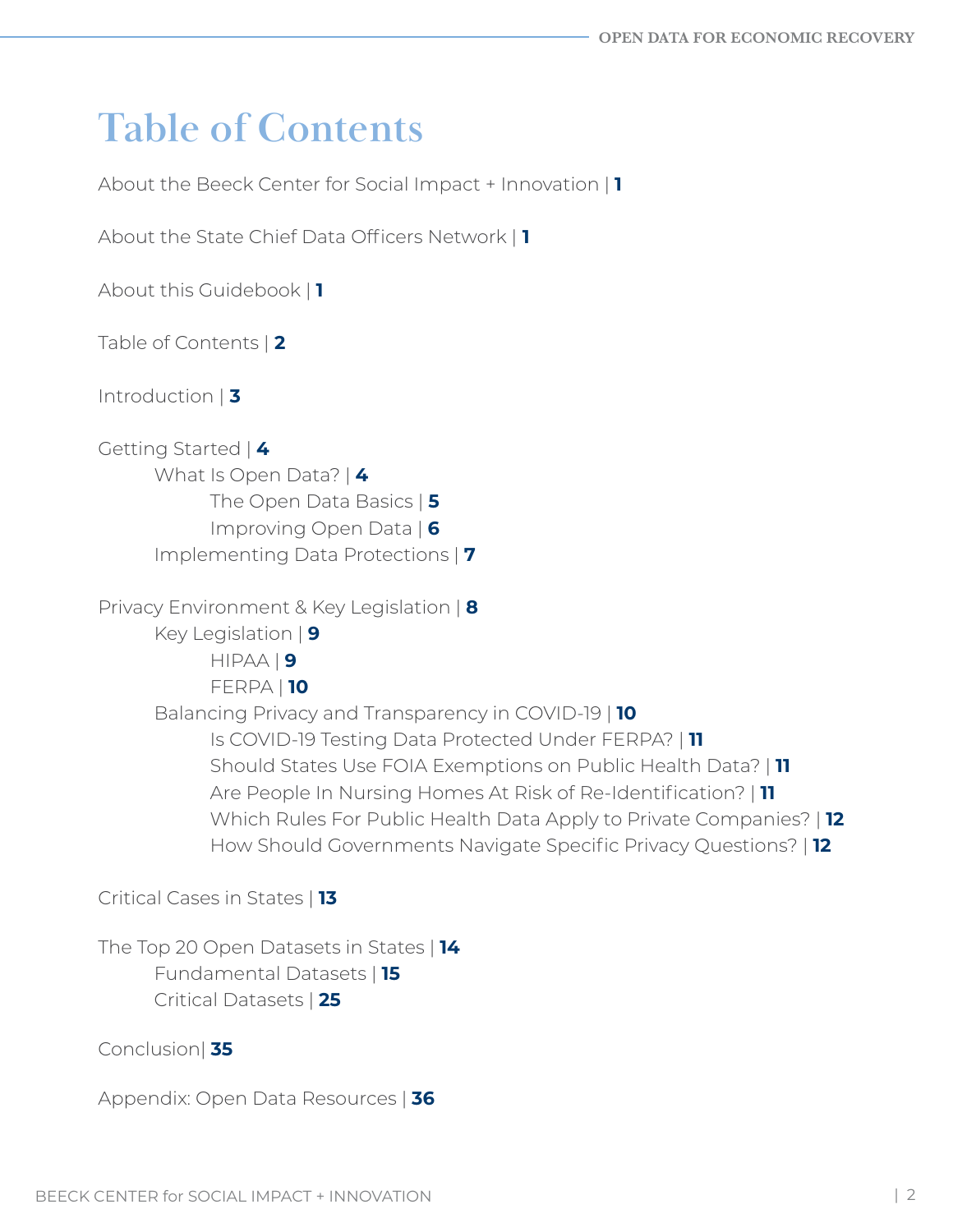# **Introduction**

Open data initiatives are a fundamental component of good government that can benefit public servants and residents alike. Open data helps to bust silos within government and creates opportunities for community members and civil society to participate in public policy. While they may seem like just one small part of a state government's data strategy, open data initiatives are the key to unlocking information that can help answer challenging policy questions.

Anyone can use open data. Public servants at the state level might use it to discover what data other agencies have and are able to share. Policymakers might use it to understand and inform upcoming policy decisions. Advocacy organizations might access it to improve the quality of their research and representation of communities' needs. And residents might access it to look for specific information about issues facing their communities. Publishing the right open data requires first understanding the purpose.

Through establishing robust open-data portals, chief data officers (CDOs) have made strides toward modernizing, streamlining, and creating a culture of transparency within their state governments. However, the roles of CDOs, including their influence over funding or decision-making about open data initiatives, can vary. Because capacities vary state by state, it is important for CDOs to be aware of the best-of-breed datasets their colleagues are publishing. Knowing which datasets are critical to publish on open data portals makes advocating for their publication across state governments easier. Open data can further transparency and evidence-based policy making within any state government, therefore, it is imperative that CDOs begin to cultivate streamlined, robust, and thorough open data portals.

To achieve better outcomes for residents during the phases of pandemic recovery, states must begin to leverage data and post open data that goes beyond baseline COVID-19 summary statistics for the state. As recovery progresses, it is vital that states publish data not only directly related to COVID-19—such as more granular testing and case data—but also datasets that demonstrate the economic and social effects of COVID-19, including applications for SNAP and TANF, unemployment, business openings and closures, or foreclosures and evictions.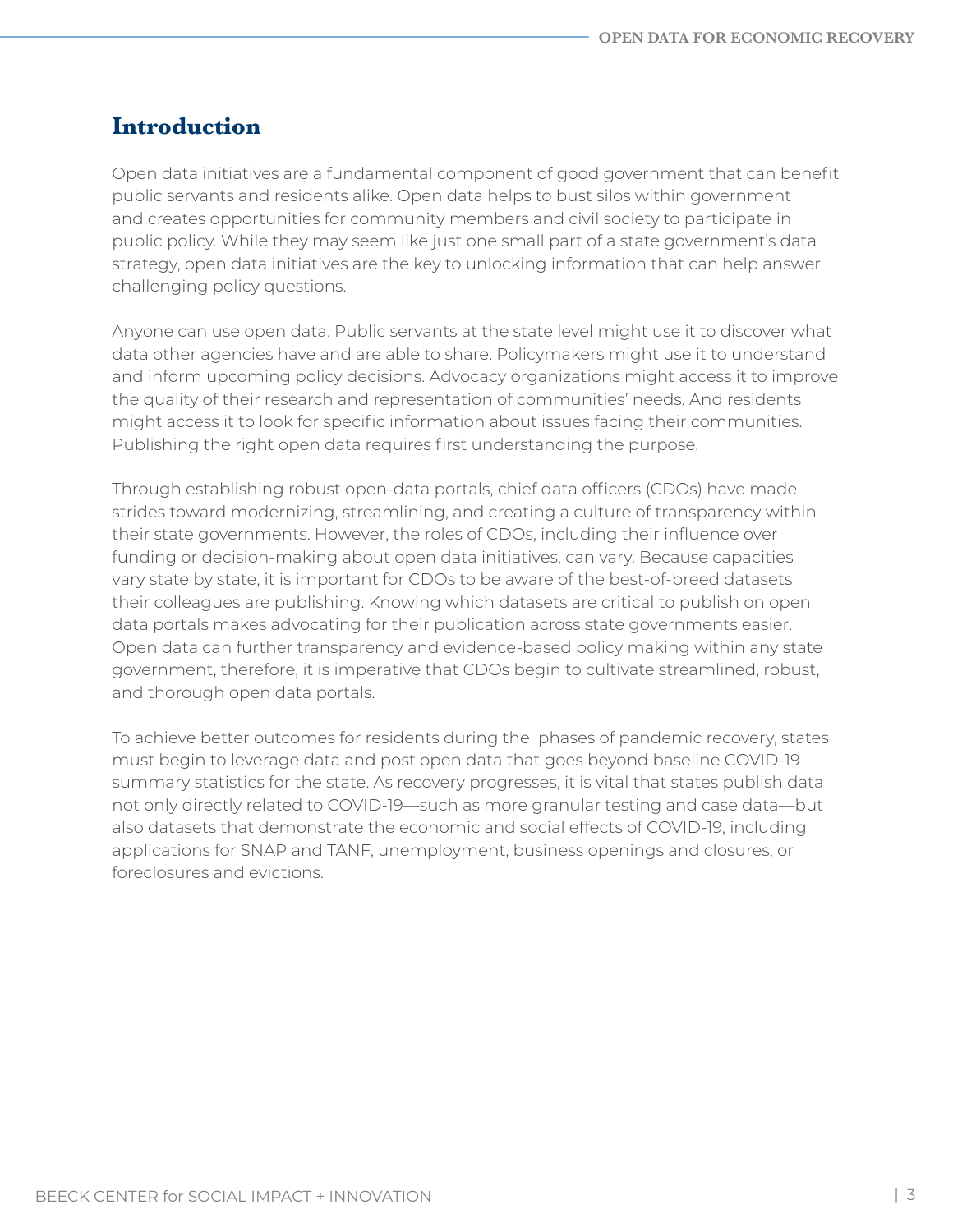# **Getting Started**

## **WHAT IS OPEN DATA?**

**Open data** is any public data or information that is publicly available without fees or restrictions on use. At its best, open data is accessible online, machine-readable, downloadable in bulk, well-documented, and usable in a variety of formats.

In 2017, the Sunlight Foundation published the [10 most popular open dataset topics](https://sunlightfoundation.com/2017/09/11/whos-at-the-popular-table-our-analysis-found-which-open-data-the-public-likes/)  [in cities](https://sunlightfoundation.com/2017/09/11/whos-at-the-popular-table-our-analysis-found-which-open-data-the-public-likes/), which included information on police and crime, transportation, finance, and elections, among other topics. States can learn from how open data has evolved in cities from publishing fundamental open datasets that create transparency and access to information, to [supporting communities in using that data for social good.](https://opendatapolicylab.org/articles/the-third-wave-of-open-data-open-data-policy-lab-releases-third-wave-of-open-data-toolkit/index.html)

[Research](https://sunlightfoundation.com/2018/10/09/research-cities-save-time-on-records-requests-by-doing-open-data-right/) shows that when open data policies and practices are robust, and when states publish the data that users actually want, governments save time and money on responding to public record requests. An **open data policy** is any legislation or administrative order that mandates the proactive disclosure of non-sensitive information. States can maximize the benefits of open data by thoughtfully prioritizing which datasets to publish and passing comprehensive open data policies.

The Sunlight Foundation has also published [open data policy guidelines](https://sunlightfoundation.com/opendataguidelines/) for governments to implement effective open data legislation. These guidelines, originally written for cities, help lawmakers decide which data should be made public, how to make that data public, and how to implement open data policy.

At a minimum, open data policies can help governments establish open data programs and mandate the proactive disclosure of non-sensitive information. They can require strong metadata and comprehensive formats, extend open data requirements to third party contractors, and establish open data oversight authorities and timelines. These policies can also build on existing public accountability policies (like campaign finance regulation).

The National Conference of State Legislatures (NSCL) published an outline of the [common features across the current ecosystem of state-level open data laws](https://www.ncsl.org/research/telecommunications-and-information-technology/state-open-data-laws-and-policies.aspx). These are similar to city-level best practices: designate a CDO, require the use of machine-readable formats, establish open data programs, and create oversight authorities and governance structures. By following these guidelines, states can launch and maintain effective and impactful open data programs.

When launching open data initiatives, CDOs can build on the lessons learned from other cities and states implementing best practices. Lessons can help states tackle the basics of publishing usable and effective open data, or help them improve open data to be more targeted and impactful in residents' lives.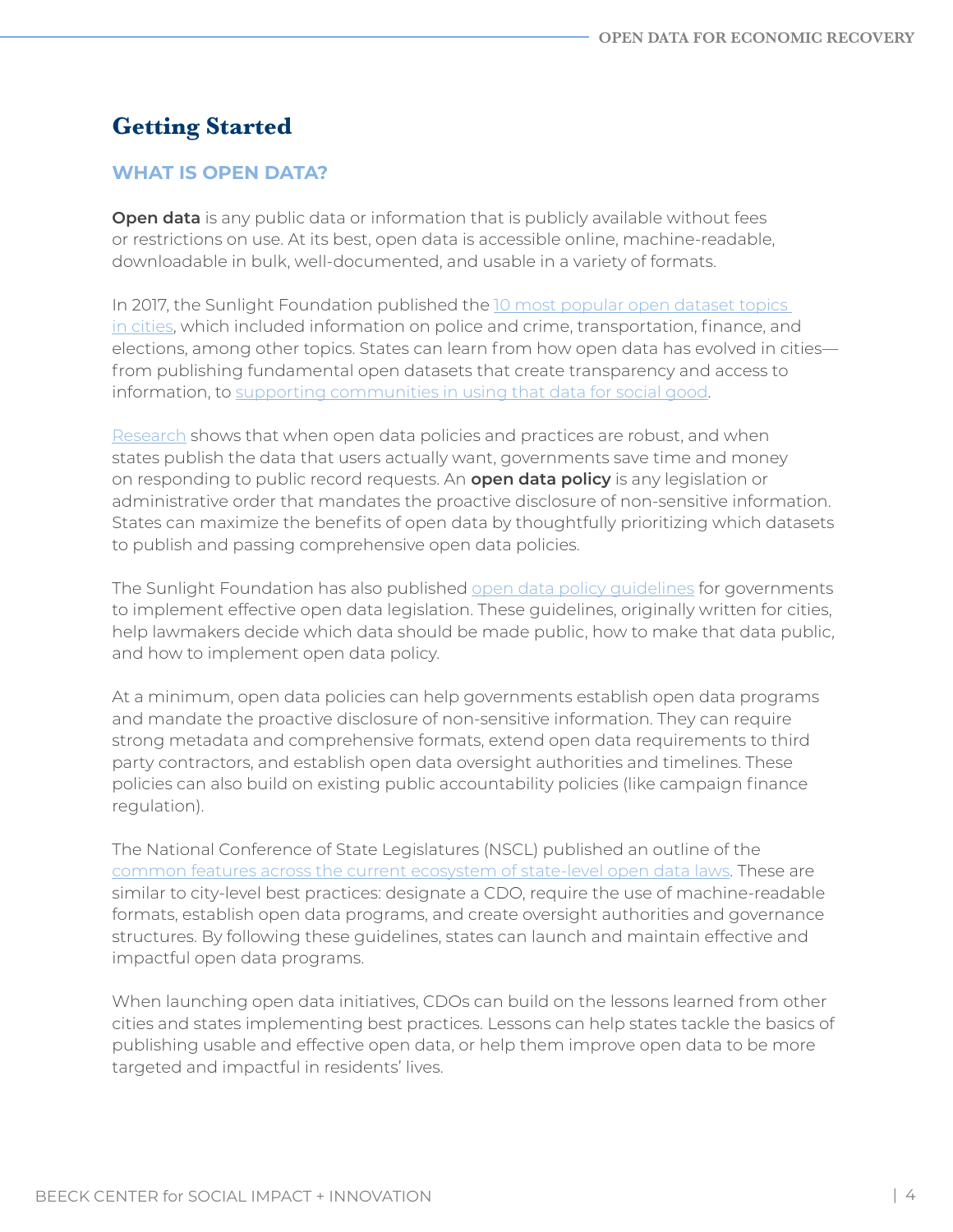#### **THE OPEN DATA BASICS**

| <b>Publish APIs.</b>                              | Application Programming Interfaces (APIs) are standard<br>features in most off-the-shelf open data portals, and are<br>worth the effort even in custom solutions because they<br>allow researchers and other data users to bulk download<br>information on an on-going basis. Like any tools, APIs need<br>good documentation to maximize the reuse of public data.                                                                                                                                                                                                                                    |
|---------------------------------------------------|--------------------------------------------------------------------------------------------------------------------------------------------------------------------------------------------------------------------------------------------------------------------------------------------------------------------------------------------------------------------------------------------------------------------------------------------------------------------------------------------------------------------------------------------------------------------------------------------------------|
| <b>Coordinate with public</b><br>records offices. | The most obvious economic value-add of open data on the<br>government side is the reduction of time and energy spent<br>responding to public records requests once robust open<br>data portals are launched. Directly linking public records<br>processes to the prioritization process for publishing data<br>can help open data programs demonstrate early results                                                                                                                                                                                                                                   |
| <b>Convert PDFs.</b>                              | Publishing PDFs is a safe practice for government agencies<br>that are reporting data about operations that have<br>previously taken place through paper-based workflows.<br>Many feel that PDFs protect the provenance of their public<br>data. But searchability and machine-readability are key<br>features that make data usable by people who are looking<br>for specific pieces of information or looking to download<br>and analyze data in bulk. Converting PDFs to machine-<br>readable formats can ensure that open data programs<br>deliver on innovation.                                  |
| <b>Create robust</b><br>documentation.            | Documenting datasets and producing data libraries can be<br>essential for encouraging responsible reuse of public data<br>both inside and outside of government. Documentation<br>protocols can include assessments of privacy risk or<br>potential biases in the data, allowing public data users to<br>understand the appropriate uses of data and minimizing<br>risk or harm. Most data owners in government are under-<br>resourced for robust data documentation and stewardship<br>but these are essential foundations of open data programs.                                                    |
| Make data discoverable.                           | Colf data can't be accessible, it should at least be<br>discoverable. Making data discoverable means getting<br>agencies to complete data inventories and publishing them<br>so that members of the public can see what information<br>lives where. States like Connecticut and Virginia publish<br>data inventories that are updated and improved over<br>time to ensure that people can see what data the state is<br>holding and even what protections it might be subject to.<br>Inventories are an important first step to setting up a robust<br>data governance strategy and open data program. |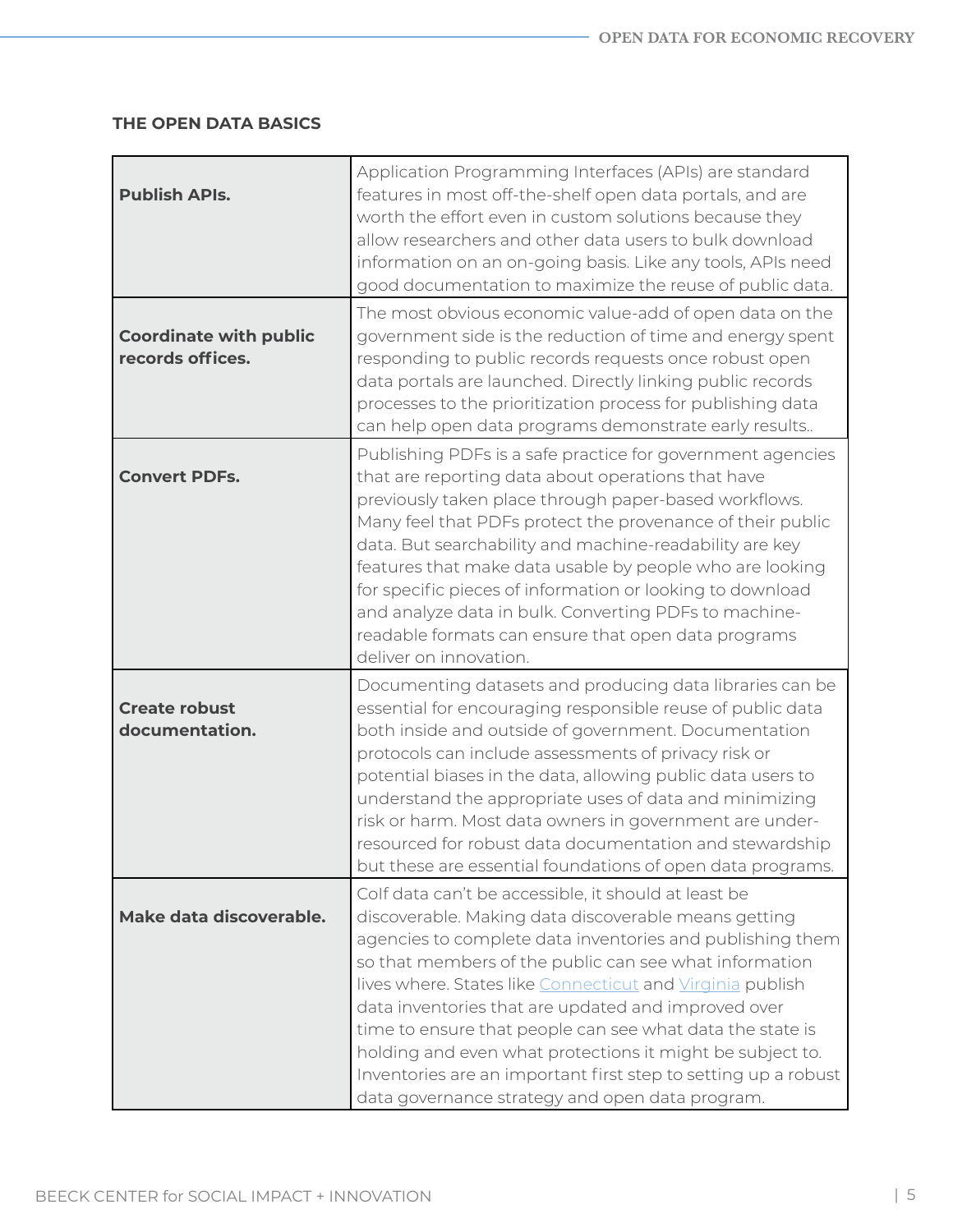#### **IMPROVING OPEN DATA**

| Disaggregate data for<br>analysis.     | Users often need granular demographic data in order to<br>understand the effects of public programs on specific<br>populations. Data that is disaggregated by race or<br>ethnicity can be aggregated or anonymized at appropriate<br>geographic levels in order to provide insights while still<br>protecting personal privacy. Disaggregating open data by<br>race and ethnicity is essential for understanding disparate<br>impacts of public policies and services.                                                                              |
|----------------------------------------|-----------------------------------------------------------------------------------------------------------------------------------------------------------------------------------------------------------------------------------------------------------------------------------------------------------------------------------------------------------------------------------------------------------------------------------------------------------------------------------------------------------------------------------------------------|
| Follow a beat.                         | Publishing 500 datasets at once can be a quick way to<br>put stress on agencies and overwhelm public data users.<br>Data users inside and outside of government benefit from<br>curation. Publishing one dataset a month or datasets<br>related to one topic per month can be an effective strategy<br>for letting the public know what's on the horizon and which<br>datasets are coming down the pipeline.                                                                                                                                        |
| Open doors for<br>researchers.         | Academic or industry researchers are common consumers<br>of state-level data. Often, researchers will go through<br>backchannels to attempt to establish data-sharing<br>agreements or will submit public records requests<br>for valuable information. Improving relationships<br>with researchers and designing special pathways to<br>collaboration like "data cleanrooms," which only share a<br>subsection of data with outside users, can build trust and<br>ensure that state public data is useful.                                         |
| <b>Create robust</b><br>documentation. | Documenting datasets and producing data libraries can be<br>essential for encouraging responsible reuse of public data<br>both inside and outside of government. Documentation<br>protocols can include assessments of privacy risk or<br>potential biases in the data, allowing public data users to<br>understand the appropriate uses of data and minimizing<br>risk or harm. Most data owners in government are under-<br>resourced for robust data documentation and stewardship<br>but these are essential foundations of open data programs. |
| Know your audiences.                   | Conducting interviews or focus groups with key users can<br>help data owners at state agencies to understand who<br>might be using their data and how they might improve<br>its usability or accessibility for that audience. Users can be<br>from other government agencies or at sub-state levels.<br>In any case, engaging users directly, even in small groups<br>or through ad hoc outreach, can help data owners make<br>better planning decisions about open data and proactively<br>identify chances for impact.                            |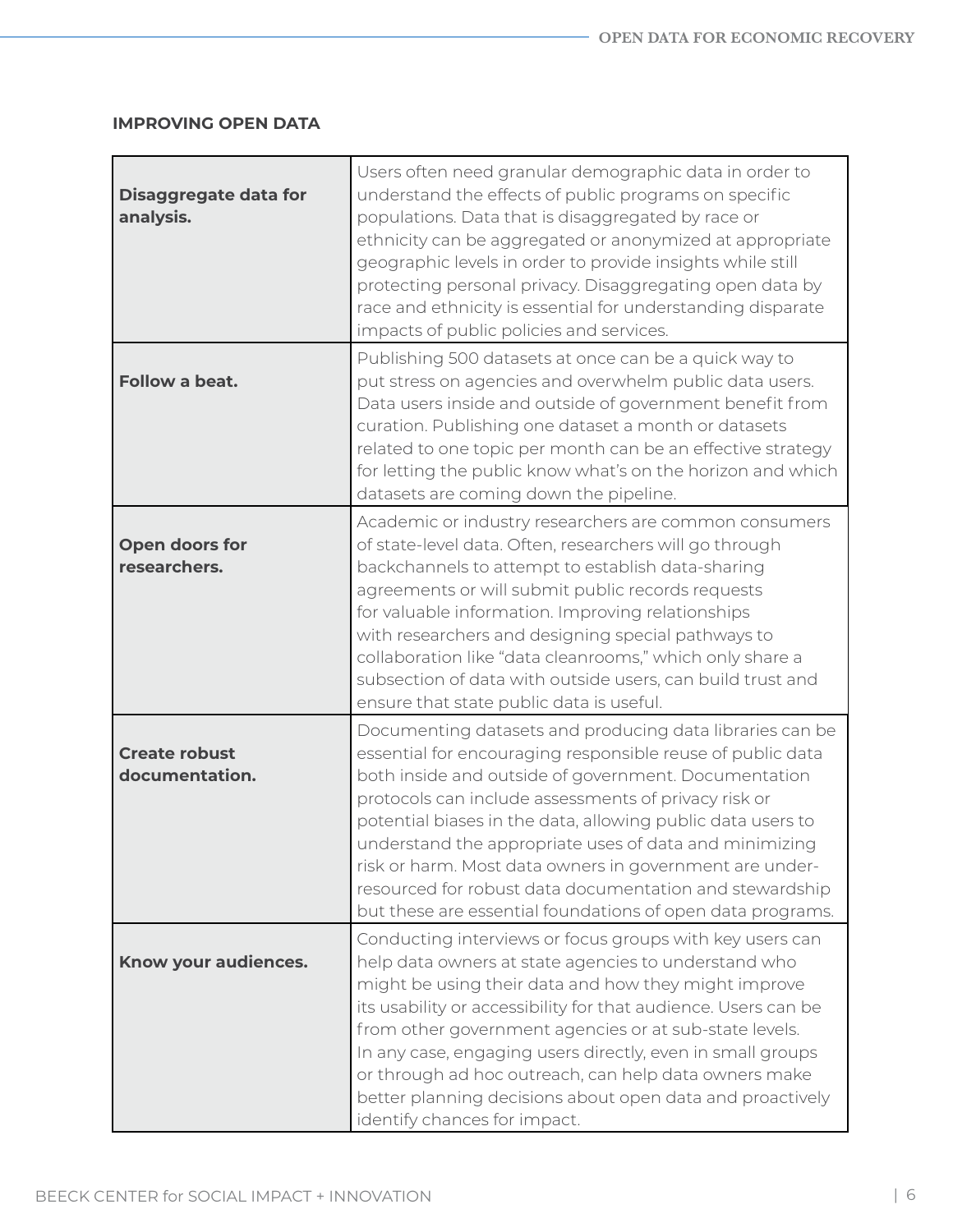#### **IMPLEMENTING DATA PROTECTIONS**

Open data program administrators are tasked with gathering all of the data that is fit to be published, and ensuring that none of the data poses a risk to individuals represented in that data. Often, any sensitive data in a raw dataset is removed before publication. But after data is deemed non-sensitive and published, the main risk to publishing open data is exposing individuals to **re-identification risk** in sensitive situations, or publishing data that users can manipulate to reveal personally identifiable information.

Because many open data programs are still in their first few years of existence, there haven't been significantly harmful cases of re-identification of individuals through open data. Naturally, there are exceptions. Sometimes, governments can suffer data leaks or accidentally publish information that was intended to be kept secret, exposing individuals to risk. In general, states need to prepare for the reality that as more data becomes publicly available, individuals will be more at risk of re-identification through public sources.

The most common strategy for protecting potentially identifiable data when publishing open data is **aggregation**. Open data administrators should use standardized protocols and quality checks to determine at which geographic level data points should be aggregated. For example, if publishing data on food assistance that is reported at the Census tract level, are there any Census tracts where only one or two individuals are the only recipients of assistance? Could a data user identify those people by cross-referencing food assistance data with Census tract-level locations of rental assistance? Connecticut's open data program publishes quidance to help open data administrators make these calls.

Other strategies for protecting sensitive data in geographic formats could include randomizing the locations of points on a map within a certain geographic boundary. For example, placing points that identify individuals at the center of a Census tract rather than directly on the location of the individual's address. Alternatively, publishers could simply redact the specific address or coordinates, and provide a geographic identifier such as a zip code, locality, or Census tract.

In states where state agencies are in charge of their own open data portals or programs, it can be more difficult to cross-reference datasets and assess re-identification risk. Centralized open data programs or guidance for data protections can help to avoid privacy risks across agencies.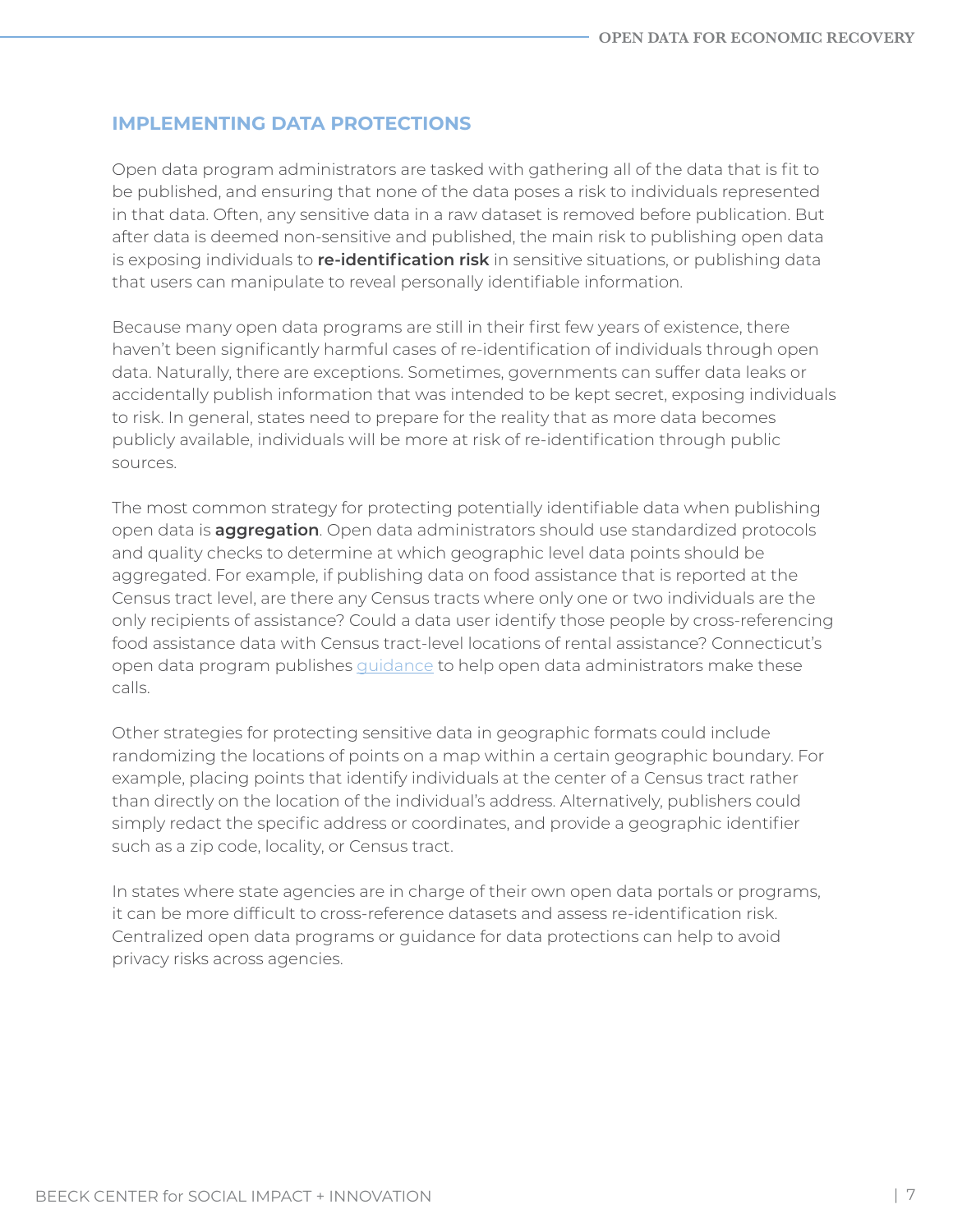# **Privacy Environment and Key Legislation**

Most open data laws include protections for sensitive data that allow officials to weigh whether the public risk of publishing certain data would outweigh the potential public benefit. Attorneys general and public records officials are often those who decide whether certain datasets would present a potential harm if published. However, a general misreading of rules of thumb about sensitive data means that governments can sometimes protect data that would harm the government if published, rather than weighing what might harm members of the general public.

Balancing openness and privacy is an inherent challenge that requires careful planning and data governance structures that help people running open data programs decide what can be shared proactively. The foundation of personal privacy laws in the U.S. is the Privacy Act of 1974, which created the modern standards for Personally Identifiable Information (PII) and Personal Health Information (PHI).

The [OPEN Data Act,](https://www.congress.gov/bill/115th-congress/senate-bill/760/text) passed in 2017, requires agencies to make government data available in machine-readable and open formats by default under open licenses. According to the Act, "nonpublic data assets":

 (A) means a data asset that may not be made available to the public for privacy, security, confidentiality, regulation, or other reasons as determined by law; and

 (B) includes data provided by contractors that is protected by contract, license, patent, trademark, copyright, confidentiality, regulation, or other restriction.

This definition leaves significant room for interpretation across federal agencies and state and local governments following suit. As a result, states have made differing decisions about the sensitivity of public data to be released, especially under the umbrella of data related to COVID-19. States have taken varying measures to address the [specific](https://www.congress.gov/bill/115th-congress/senate-bill/760/text)  [privacy risks related to contact tracing,](https://www.congress.gov/bill/115th-congress/senate-bill/760/text) which generally hold little bearing on the privacy or availability of public data. As COVID-19 has put a spotlight on governments' roles in collecting and protecting data, state public officials should be aware of the existing constraints to data-sharing and the opportunities for stronger data protections across state agencies.

Rather than focusing on new protections, some states, like Indiana, have responded to COVID-19's new questions around privacy and access to information by creating new ways to collaborate across sectors. Indiana's state analytics office, called the Management Performance Hub, created a "sandbox" for researchers to access the state's COVID-19 data in a safe yet accessible manner. The [Enhanced Research Environment](https://statescoop.com/indiana-data-privacy-covid-19-ted-cotterill/) allows the state to bypass lengthy MOU processes and focus on sharing data with trusted individuals who could support the state's public health efforts.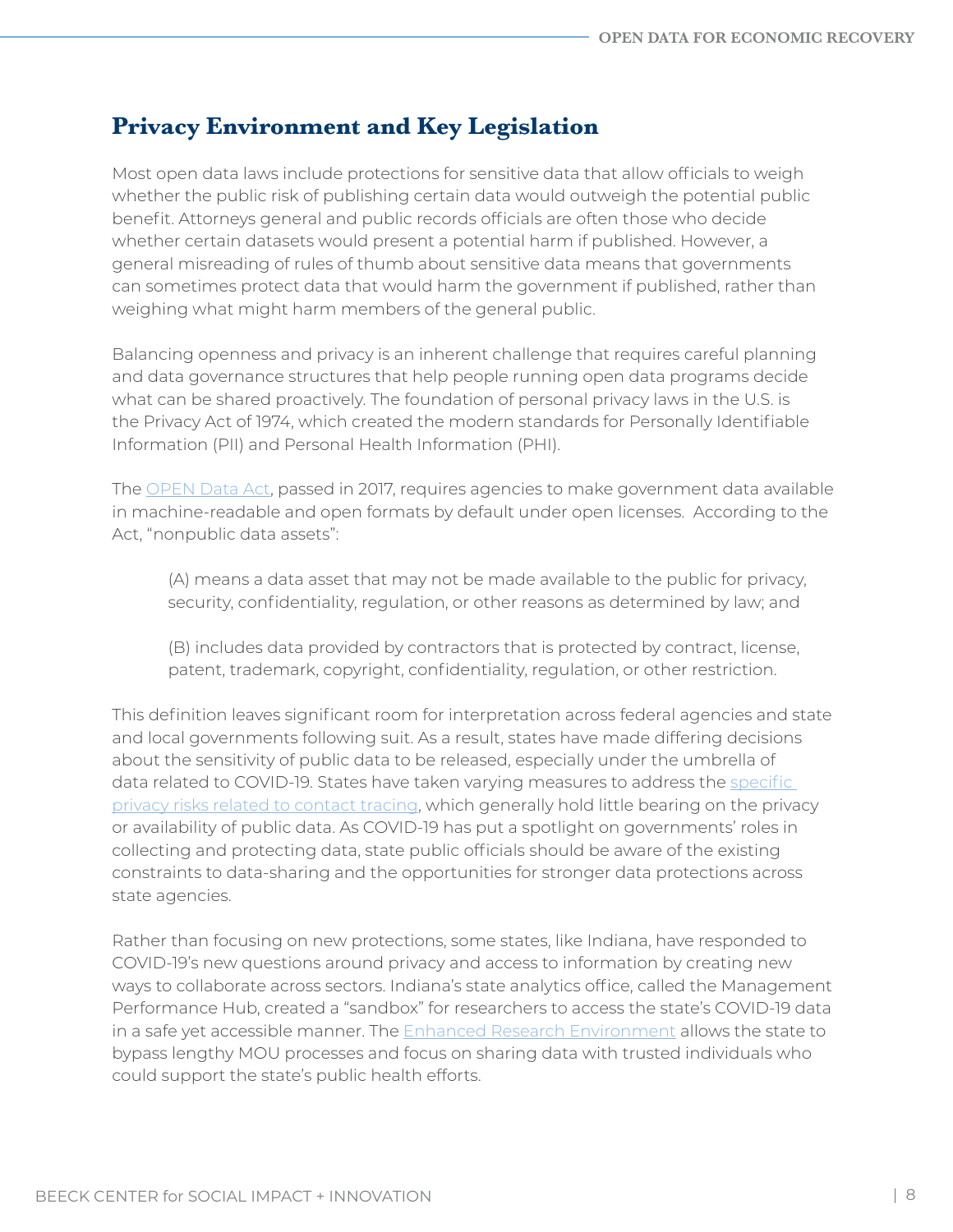#### **KEY LEGISLATION**

The unprecedented interconnectedness of data and efforts to streamline and centralize public services raise new questions about the privacy of individuals who engage with federal, state, and local governments. The strongest legal data protections in the U.S. are the Health Insurance Portability and Accountability Act (HIPAA) (1996) and the Family Educational Rights and Privacy Act (FERPA) (1974), which were passed at the federal level and affect all health providers and educational organizations. In recent years, states have begun passing their own privacy laws to address emerging technologies and mass data collection in the consumer space like the [California Consumer Privacy Act](https://oag.ca.gov/privacy/ccpa) and the [Illinois](https://www.bytebacklaw.com/2020/01/analyzing-the-2020-illinois-data-transparency-and-privacy-act/)  [Data and Transparency Privacy Act](https://www.bytebacklaw.com/2020/01/analyzing-the-2020-illinois-data-transparency-and-privacy-act/).

#### **HIPAA**

The U.S. Department of Health and Human Services (HHS) publishes specific [guidance](https://www.hhs.gov/hipaa/for-professionals/privacy/special-topics/de-identification/index.html) to address de-identification, or removal of personal information, of HIPAA-protected data. HIPAA specifically protects personal health information (not any personally identifiable information), so open data administrators can detach personally identifiable information from health information and still be compliant with HIPAA. The guidance is as follows: "Protected health information exists when we can link an individual to their personal health information. Identifying information alone, such as personal names, residential addresses, or phone numbers, is not designated as PHI. Nor is a report that only contains the average age of health plan members;"

In addition to allowing the de-identification of HIPAA data, this guidance also clarifies that the HIPAA Privacy Rule no longer applies after the fact: "Once de-identification is achieved, the Privacy Rule does not restrict the use or disclosure of the health information, as it is no longer considered protected. There are two ways to de-identify protected data. The first is to have a qualified expert review the requested information and go through a formal statistical process to determine the risks associated with releasing the information." At the state level, Chief Data Officers are considered [qualified experts](https://www.hhs.gov/hipaa/for-professionals/privacy/special-topics/de-identification/index.html#standard) who can confirm through statistical analysis whether there is any risk in releasing de-identified information (which they can do using analysis based on the previous section in this report on re-identification risk).

**Updates related to COVID-19:** HHS publishes the latest information about HIPAA guidance [on an on-going basis](https://www.hhs.gov/hipaa/for-professionals/special-topics/hipaa-covid19/index.html). At the start of the pandemic, HHS expanded the ability of HIPAA-covered entities to meet the needs of medical patients, for example by allowing wider use of telehealth technologies. In February, HHS and its Office of Civil Rights published a [joint bulletin](https://www.hhs.gov/sites/default/files/february-2020-hipaa-and-novel-coronavirus.pdf) explaining how HIPAA covered entities and their business associates should handle notification and publication of COVID-19 cases.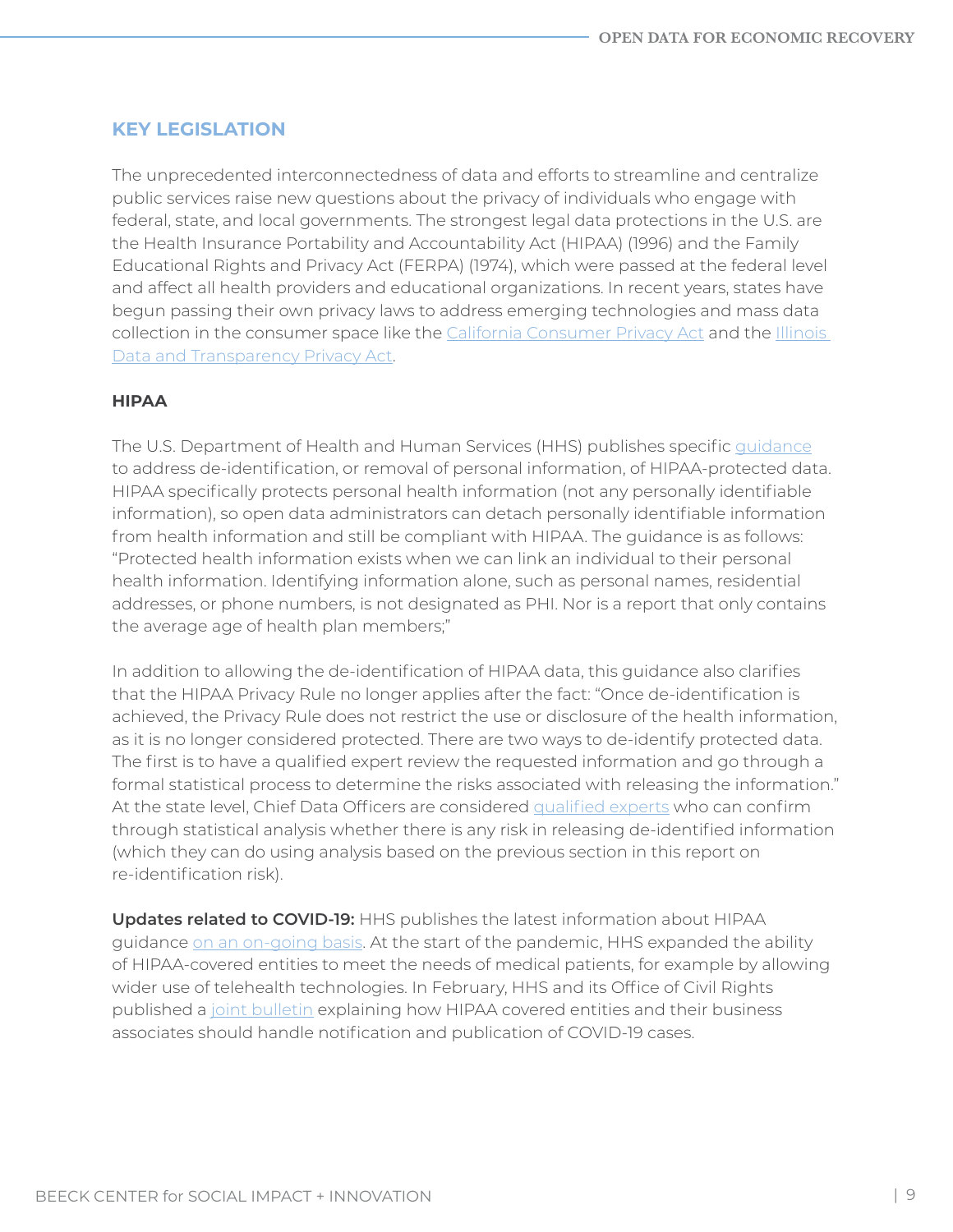Importantly, the bulletin includes a recommendation to disclose the "minimum necessary" amount of information and to look to public health authorities to determine how much information is necessary. From the bulletin: "For example, a covered entity may rely on representations from the CDC that the protected health information requested by the CDC about all patients exposed to or suspected or confirmed to have Novel Coronavirus (2019-nCoV) is the minimum necessary for the public health purpose."

#### **FERPA**

FERPA covers schools and the protection of education records that might connect students to information about their families and other personal records. While aggregate test scores and other general summary statistics are normally allowed under FERPA, privacy rules exist to protect students, children, and their families. HHS provides [guidance](https://www.hhs.gov/hipaa/for-professionals/special-topics/ferpa-hipaa/index.html)  [on the overlap of FERPA and HIPAA data](https://www.hhs.gov/hipaa/for-professionals/special-topics/ferpa-hipaa/index.html) in the event that agencies handle student health data. Importantly, HHS has published guidance in the past noting that [primary](https://www.hhs.gov/hipaa/for-professionals/faq/513/does-hipaa-apply-to-an-elementary-school/index.html)  [and secondary schools are not HIPAA-covered entities](https://www.hhs.gov/hipaa/for-professionals/faq/513/does-hipaa-apply-to-an-elementary-school/index.html) unless they specifically employ an operating healthcare provider, meaning that, by-and-large, primary and secondary schools may defer to FERPA privacy rules.

**Updates related to COVID-19:** [Agency guidance](https://studentprivacy.ed.gov/sites/default/files/resource_document/file/FERPA%20and%20Coronavirus%20Frequently%20Asked%20Questions.pdf) from March states that FERPA does not block schools from publishing data on COVID-19 cases, only if data is about a specific individual and only if the information is being shared openly (as opposed to with limited discretion). "As an example, the memo said schools might need to share identifiable information, including the affected person's name, with members of a wrestling team if someone on the squad contracted COVID-19."

#### **BALANCING PRIVACY AND TRANSPARENCY IN COVID-19**

The COVID-19 pandemic placed unprecedented scrutiny on state data practices. National media have [urged](https://www.nbcnews.com/politics/politics-news/i-m-looking-truth-states-face-criticism-covid-19-data-n1202086) states to publish "complete and accurate information" about the pandemic. Requests about COVID-19 testing, immunizations, and other issues of public health are not likely to stop in the coming years as the nation navigate recovery.

But beyond their general efforts to keep data available, accurate, and up-to-date, states have taken differing approaches to publishing granular COVID-19 testing data, school re-opening data, or data tracking community spread. For example, New York local governments began publishing case counts at a county level, but after public [pressure](https://www.propublica.org/article/new-york-city-coronavirus-cases-locations-nyc-mayor-bill-de-blasio) released statistics at a [Zip code](https://newyork.cbslocal.com/2020/05/19/nyc-coronavirus-deaths-zip-codes/) level instead. Calls for more granular data on COVID-19 and demographic impacts were mirrored around the country with most governments eventually responding to public pressure and publishing testing data on a neighborhood or zip code level. But other issues also arose around schools selectively using FERPA to avoid publishing statistics, states hiding behind Freedom of Information Act (FOIA) exemptions for epidemiological investigations, governments struggling to accurately report on nursing homes, and struggles to hold private companies accountable when they are engaged in public health coordination.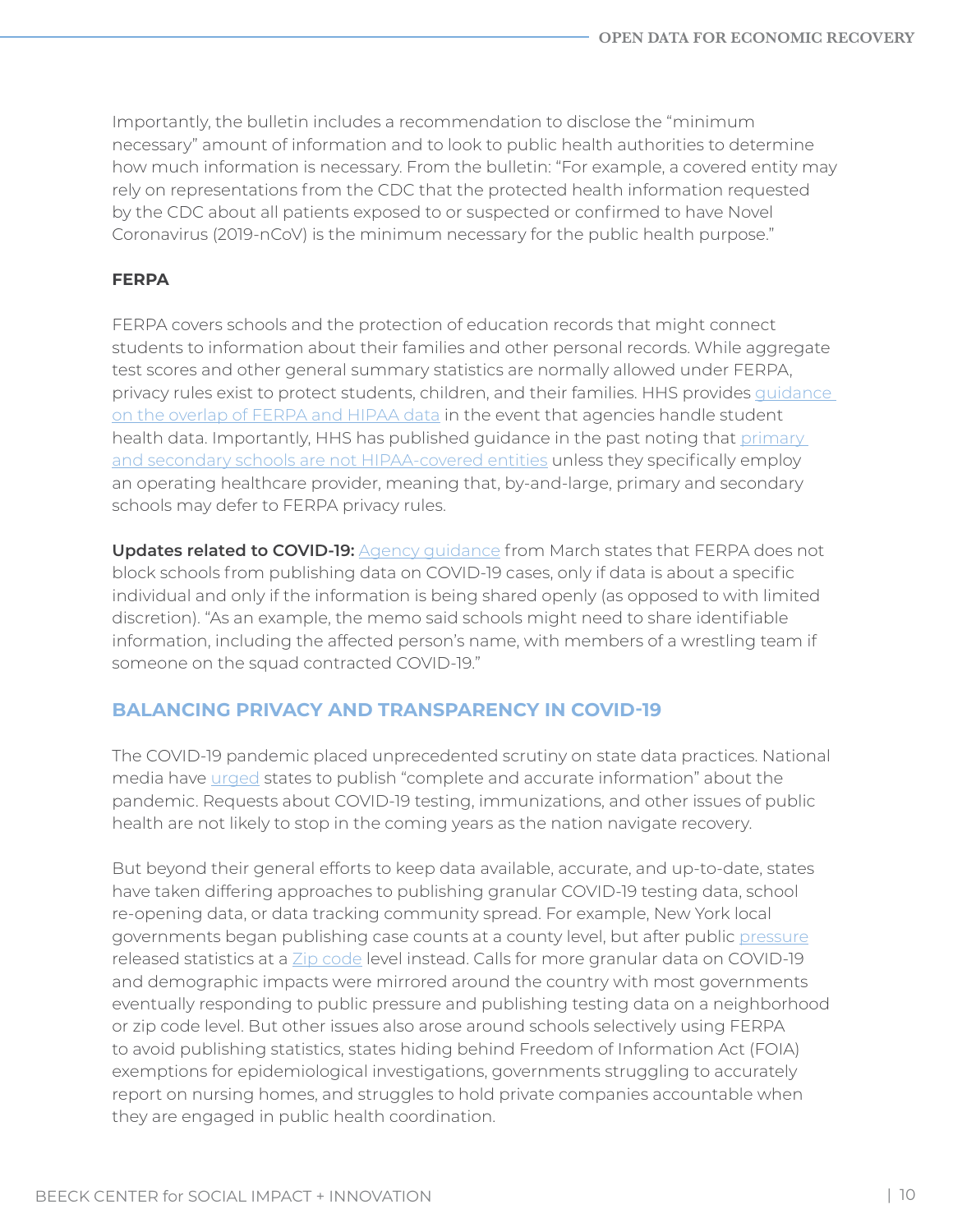#### *Is COVID-19 testing data protected under FERPA?*

An August 2020 [report](https://www.usatoday.com/story/news/investigations/2020/08/09/schools-cite-hipaa-hide-coronavirus-numbers-they-cant-do-that/3323986001/) by *USAToday* noted that schools in Tennessee, Florida, Indiana, and Missouri had been citing HIPAA and FERPA to rationalize obscuring information about COVID-19 cases on campus. *The Washington Post* also [reported](https://www.washingtonpost.com/education/2020/09/02/college-coronavirus-privacy-laws/) that public universities—including the University of Alabama, Arizona State University, the University of Houston, and the University of North Carolina at Chapel Hill—cited both privacy laws to avoid discussing student health. Schools and universities are not HIPAA-protected entities, and therefore do not have to comply with HIPAA protections around student health. The Department of Education released [special guidance](https://studentprivacy.ed.gov/resources/ferpa-and-coronavirus-disease-2019-covid-19) in March 2020 stating that in the current crisis, schools have a responsibility to publish case counts and other COVID-19 data, and can do so without publishing students' personal records. Under the [Clery Act](https://clerycenter.org/policy-resources/the-clery-act/), schools are also required to report campus safety threats, which captures crises like the pandemic.

#### *Should states use FOIA exemptions on public health data?*

States like Georgia and Oregon have used specific FOIA exemptions to withhold public information about COVID-19. While both states eventually published COVID-related information to meet public demands, the FOIA exemption exposed a loophole in public information law. Georgia initially [cited](https://www.ajc.com/politics/georgia-keeps-key-virus-information-from-public/DHZGBAGKJRFLVDCGCWGJ2NGCLE/) a FOIA exemption about "private commercial information" to withhold information about where protective equipment was being shipped in the state. But, according to [research](http://mythbusting.open-contracting.org/) by the Open Contracting Partnership, "commercial information cannot be legitimately sensitive if it's already known to competitors in some jurisdictions," and "even commercially sensitive information may be disclosed based on a public interest test." Oregon [cited](https://www.oregonlive.com/coronavirus/2020/06/oregon-uses-coronavirus-data-to-make-decisions-about-reopening-it-refuses-to-release-that-data.html) an exemption intended for ongoing epidemiological investigations, which says that the state can deny public information requests based on the discretion of public health officials, but can still deem it necessary to release in the public interest. Following [public pressure,](https://twitter.com/search?q=ORS%20433.008&src=typed_query) the state began [publishing](https://www.oregon.gov/oha/PH/DISEASESCONDITIONS/DISEASESAZ/Emerging%20Respitory%20Infections/Weekly-County-Metrics.pdf) weekly COVID-19 metrics at more granular levels.

#### *Are people in nursing homes at risk of re-identification?*

In May 2020, the HHS [published](https://www.cms.gov/files/document/qso-20-29-nh.pdf) COVID-19 reporting guidance for nursing home facilities. Facilities must electronically report information about COVID-19 in standardized formats, including staffing shortages, ventilator capacity, suspected and confirmed cases, and deaths. Yet as of May 2020, 13 states were [not publishing data](https://www.azcentral.com/story/news/investigations/2020/05/01/nursing-homes-covid-19-do-any-near-you-have-coronavirus/3015488001/) on nursing homes or long-term care facilities. San Diego County initially [refused to publish](https://inewsource.org/2020/07/22/san-diego-county-wont-name-nursing-home-coronavirus-deaths/) information about assisted living facilities with fewer than six beds citing privacy concerns. Arizona officials [said releasing data](https://www.azcentral.com/story/news/local/arizona-health/2020/05/15/arizona-disclosing-nursing-homes-have-covid-19-would-hurt-business/5203600002/) on nursing homes "could create stigma" and other states like [Mississippi](https://www.clarionledger.com/story/news/politics/2020/04/02/mississippi-coronavirus-what-state-isnt-telling-us/5111260002/) and [Virginia](https://www.pilotonline.com/news/health/vp-nw-coronavirus-nursing-homes-data-20200512-yyezyjleorh4rciufe3rglhnbq-story.html) leaned on similarly general but not legally founded privacy concerns. States like [Pennsylvania](https://www.media.pa.gov/Pages/Health-Details.aspx?newsid=817) eventually did publish data on nursing homes after public pushback.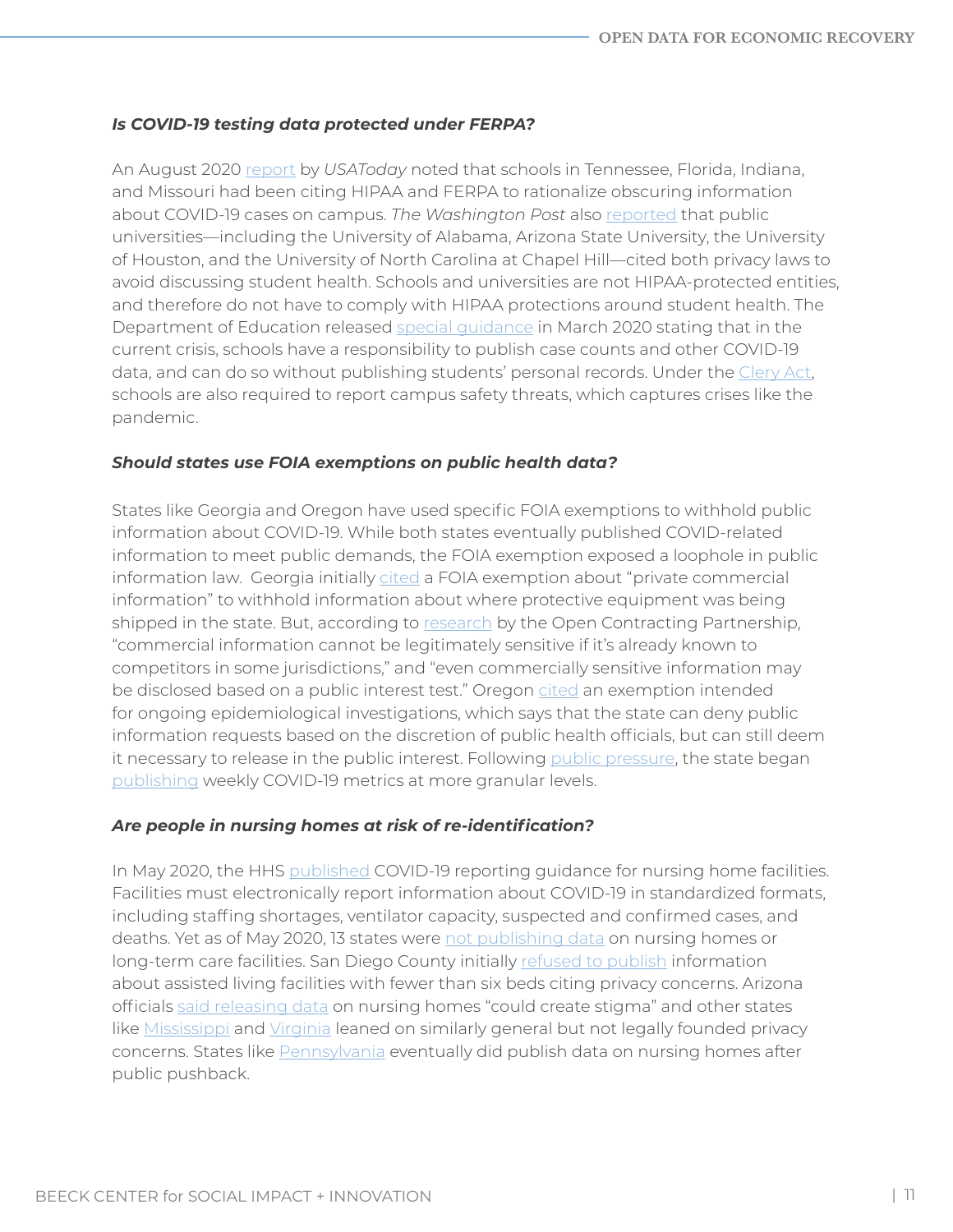#### *Which rules for public health data apply to private companies?*

Private companies must be held accountable to HIPAA standards if cooperating with public health agencies as business associates. Business associates can risk an [investigation](https://www.dwt.com/blogs/privacy--security-law-blog/2020/06/covid-19-contact-tracing-technology-legal-risks) by the HHS's Office of Civil Rights if they are responsible for deploying apps that fail to protect PHI. If, for example, a company considered is a health agency business associate in charge of developing a contact tracing app, then HIPAA's Privacy Rule and Security Rule may apply. Companies must follow recommended processes to aggregate, anonymize, and/or de-identify any data stored.

#### *How should governments navigate specific privacy questions?*

States may not always have the answers right away to determine the privacy risks of publishing open data. Chief Data Officers can serve as [qualified experts](https://www.hhs.gov/hipaa/for-professionals/privacy/special-topics/de-identification/index.html#standard) in helping to de-identify, aggregate, and otherwise protect health-related data to be shared or published. State decision-makers can also continue looking to research about disclosing data related to specifically sensitive policy issues like domestic violence or opioid/ substance abuse. For example, the Network for Public Health Law published quidance for domestic violence agencies or shelters looking to publish COVID-19 reporting data. Agencies may report cases of COVID-19 but may not disclose personally identifying information about a service recipient in connection with that reporting unless the agency has obtained consent or the disclosure is mandated by a statute or court. Listening to affected communities and engaging experts to determine evolving requirements around sensitive policy areas can help state decision-makers stay up-to-date on privacy needs.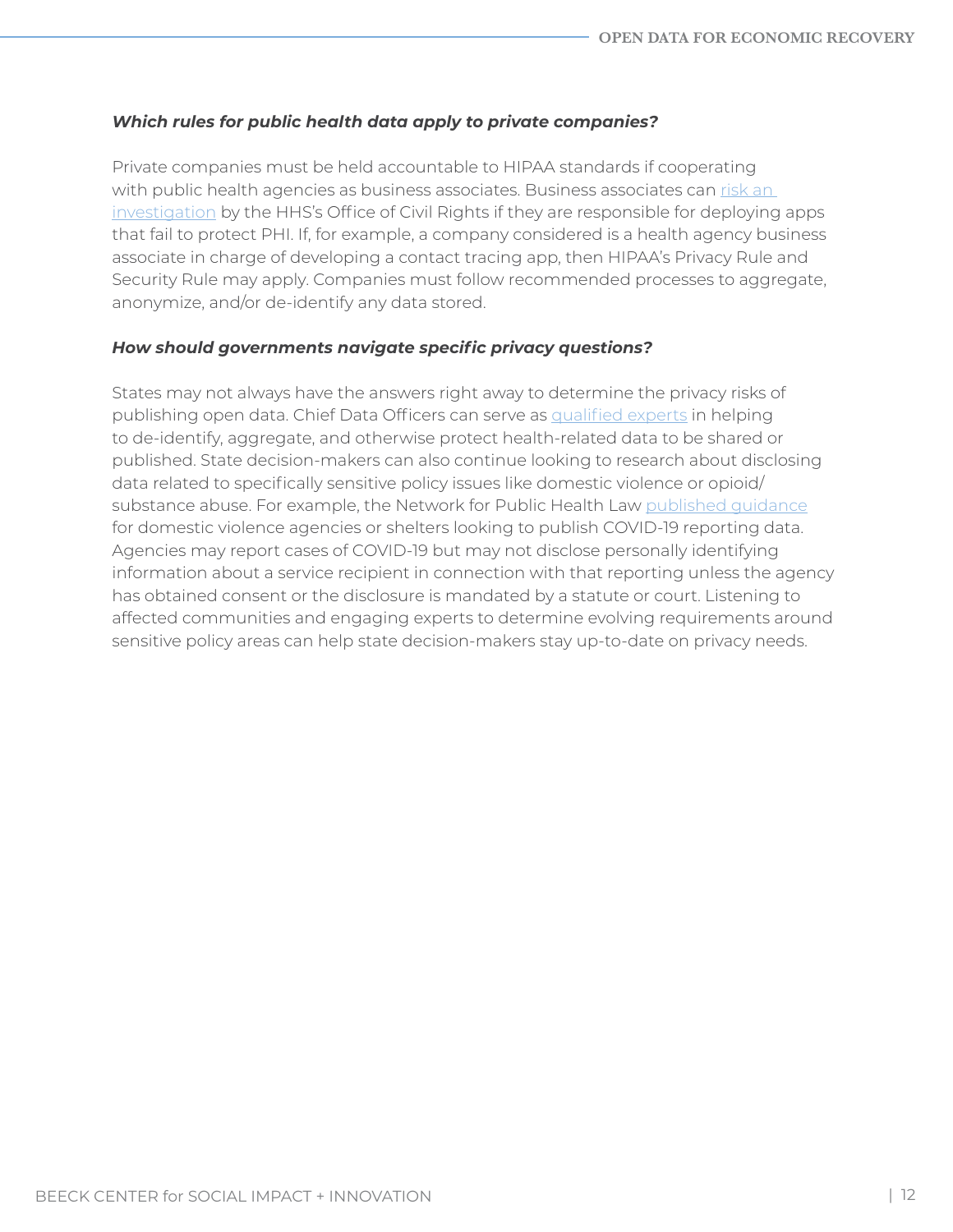# **Critical Cases in States**

The State CDO Network has 30 member states with established CDOs, all of which publish some kind of open data. Of the state open data programs in the State CDO Network, 22 are operated by the IT or executive agencies where CDOs sit. Seven others are operated by specific state agencies that run their own open data portals. About 17 of the 30 member states publish critical data that goes beyond basic geospatial data. Critical data is data that goes beyond establishing operational transparency and accountability in states, additionally supporting critical efforts to implement policy or affect reforms.

#### **[View our gallery of State Open Data Portals](https://airtable.com/shr4sMJ4VwhsttDMK)**

#### **PUBLIC ASSISTANCE CASES IN CONNECTICUT**

The Connecticut Department of Social Services (DSS) publishes weekly and daily [DSS Application Activity Before and During COVID-19 Emergency.](https://data.ct.gov/Health-and-Human-Services/Daily-DSS-Application-Activity-Before-and-During-C/pmna-639e) The dataset includes the paper and online applications submitted directly to the Department of Social Services by day. Data includes:

- Total applications received (includes multi-program apps)
- Cash assistance applications (TFA, SAGA, State Supp)
- Medical applications (HUSKY C, LTSS, MSP)
- SNAP applications

#### **UNEMPLOYMENT INSURANCE CLAIMS DATA IN CALIFORNIA**

COVID-19 shut down the economy for more than a year and left millions of Americans out of work. An historic number of Americans sought out unemployment benefits after the onset of the pandemic, and will likely continue to struggle as the economy slowly returns to pre-pandemic levels. California publishes [weekly unemployment insurance claims data](https://data.ca.gov/dataset/unemployment-insurance-weekly-claims-data-for-california) which helps to monitor unemployment trends in the state. Initial claims measure emerging unemployment and continued weeks claimed measure the number of persons claiming unemployment benefits.

#### **RENT RELIEF PROGRAM DATA IN MARYLAND**

Across the country, states are addressing the most critical housing needs in their communities. Renters, landlords, and homeowners are struggling to make housing payments during this time. In Maryland, the state COVID-19 dashboard has been a pivotal element of the [Rent Relief Program.](https://www.montgomerycountymd.gov/HHS/RightNav/COVID19_RentReliefProgram.html) The U.S. Department of Health and Human Services has developed a Homeless Prevention Index to evaluate all neighborhoods in relation to COVID-19 impact, housing stress, and social determinants. Applications for rent relief for Maryland citizens are prioritized based on areas of highest impact, with households outside of the [initial "high](http://bit.ly/mc-hpi-map)  [impact" neighborhoods](http://bit.ly/mc-hpi-map) placed on a waitlist and contacted as capacity allows.]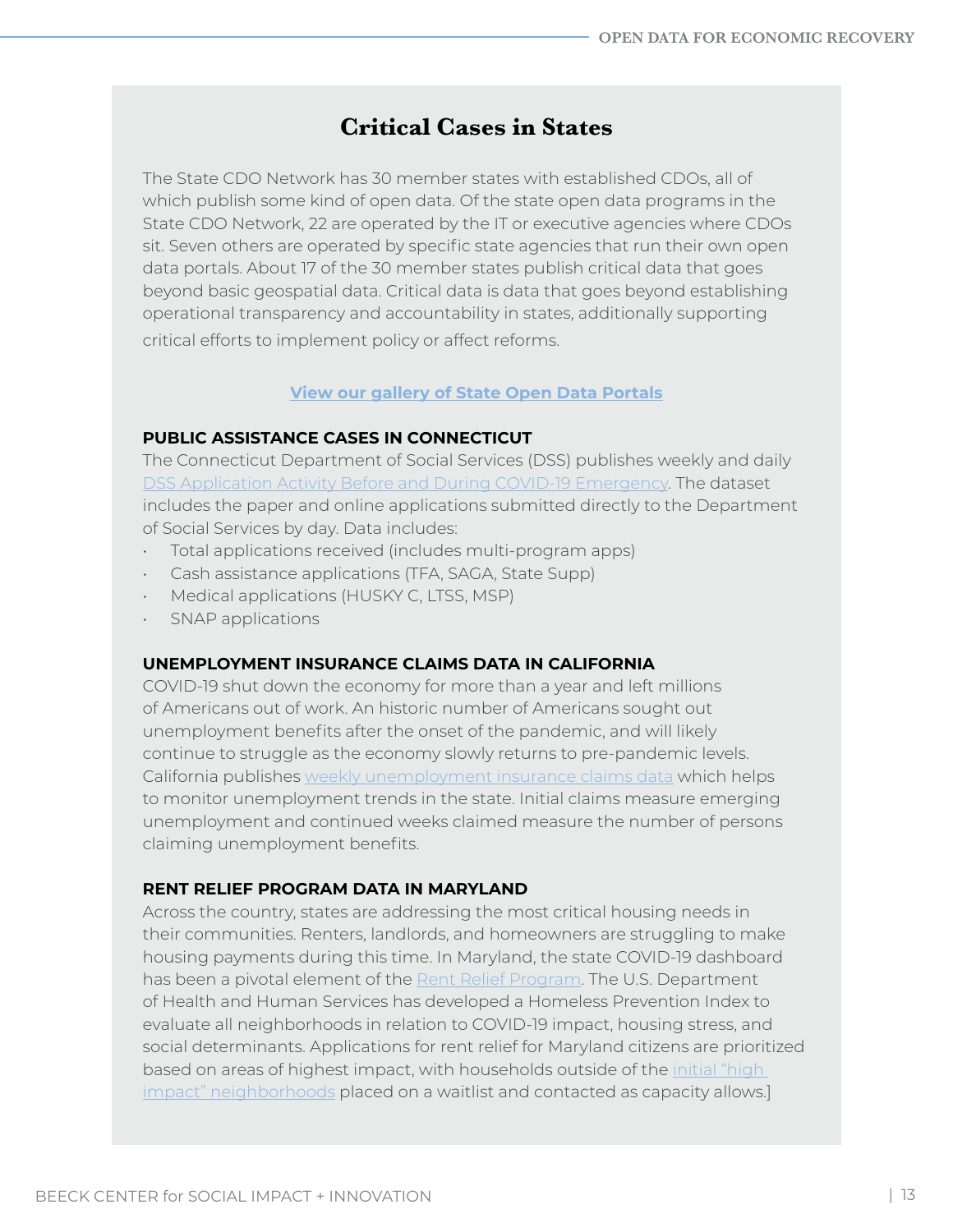# **The Top 20 Open Datasets in States**

These lists, presented in alphabetical order, is a point-in-time snapshot of open datasets that create a strong foundation for state open data portals or are directly relevant to economic recovery from COVID-19. This list was compiled based on a scan of datasets available on existing [state open data portals](https://airtable.com/shr4sMJ4VwhsttDMK/tbl2SSLcto5LH1wzz) and interviews with open data experts working at the state level.

| <b>Dataset</b>                  | <b>Description</b>                            | <b>Timeliness</b> |
|---------------------------------|-----------------------------------------------|-------------------|
| Administrative Boundaries       | District maps for schools, voting, etc.       | Annual            |
| <b>Broadband Infrastructure</b> | Broadband accessibility and speed data.       | Annual            |
| <b>Budget and Spending</b>      | Budget and spending amounts by<br>department. | Monthly           |
| <b>Business Registrations</b>   | Licenses and registrations for businesses.    | Monthly           |
| <b>Housing Markets</b>          | Housing sales and/or assessments.             | Varies            |
| <b>Population Statistics</b>    | Demographics and Census data.                 | Annual            |
| Procurement and Contracts       | Solicitations, costs, and executed contracts. | Weekly            |
| Property Ownership              | Records of parcels and property owners.       | Annual            |
| Tax Revenues and Forecasts      | Economic forecasts and revenue reporting.     | Monthly           |
| Unemployment                    | Unemployment insurance and claims.            | Weekly            |

#### **TIER 1: FUNDAMENTAL DATASETS**

# **TIER 2: CRITICAL DATASETS**

| <b>Dataset</b>                   | <b>Description</b>                                   | <b>Timeliness</b> |
|----------------------------------|------------------------------------------------------|-------------------|
| Career/Technical Education       | CTE providers, programs, and outcomes.               | Annual            |
| Childcare Providers and<br>Slots | Accredited providers with capacity and<br>resources. | Monthly           |
| COVID-19 Impacts                 | Testing, vaccination, and health impacts.            | Varies            |
| <b>Emergency Shelter Use</b>     | Capacity at shelters and emergency shelters.         | Daily             |
| Evictions                        | Evictions data from courts, rental assistance.       | Weekly            |
| Food Assistance Uptake           | Food programs, SNAP, and farmers markets.            | Monthly           |
| <b>Healthcare Claims</b>         | Medicaid, Medicare, and all-payer claims.            | Monthly           |
| Opioid Crisis                    | Opioid-related policy and public health<br>outcomes. | Monthly           |
| <b>Public Assistance Cases</b>   | All requests for benefits and public assistance.     | Weekly            |
| <b>Public Health Outcomes</b>    | Public health statistics or program reporting.       | Varies            |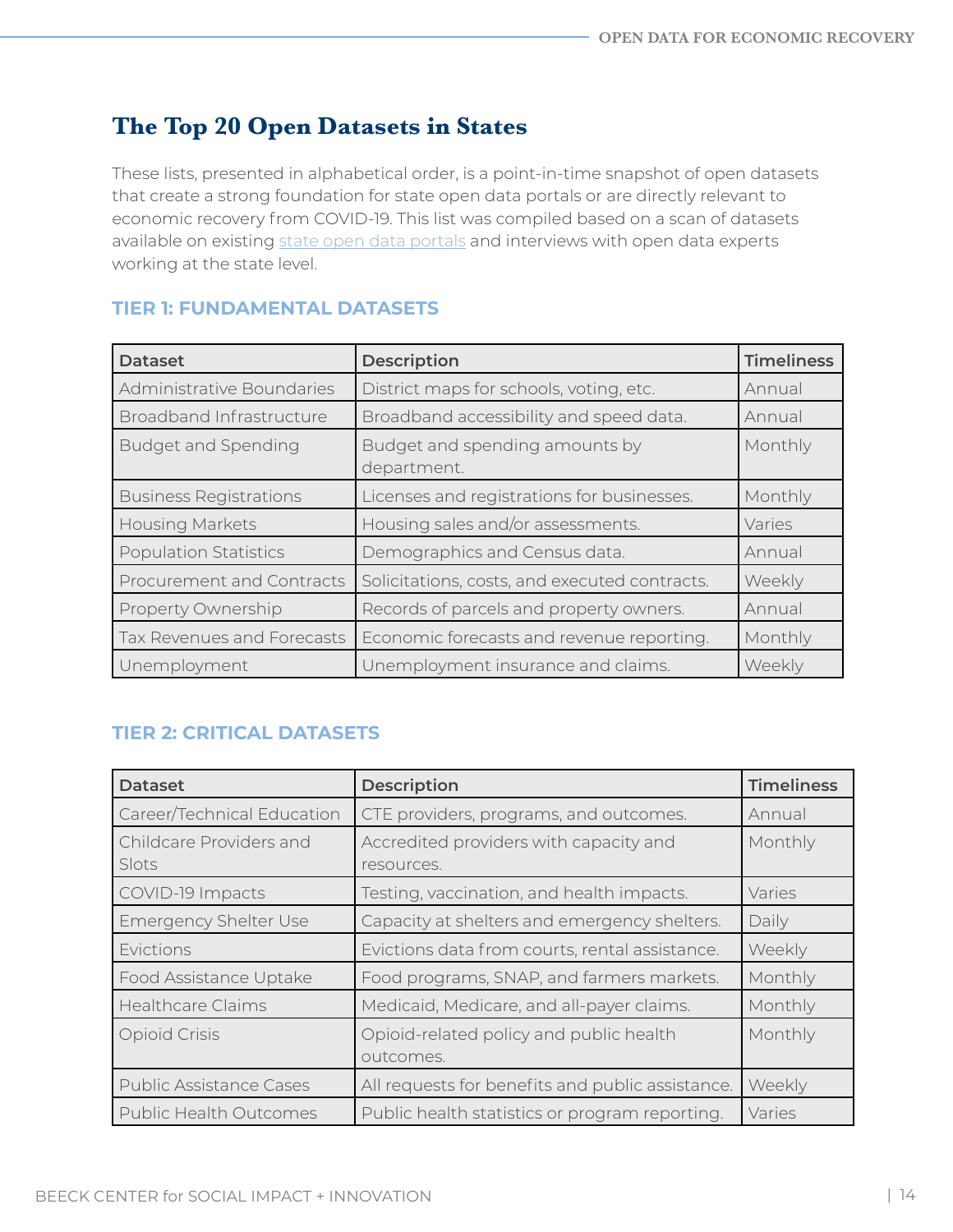#### **FUNDAMENTAL DATASETS**

Open data was originally established as a tool for the public to engage with governments in monitoring legislative activity, analyzing non-sensitive data, and generally ensuring that the public can hold governments accountable. Datasets that are fundamental to public transparency and accountability should be published openly regardless of specialized use because public access to information creates a general sense of trust and participation among residents. The following datasets are fundamental in that they provide an essential view into public operations and allow for residents to have ongoing access into foundational public services and operations.

#### **Business Registrations**

Data about business registrations primarily contains business licenses, incorporations, or new business registrations. Data about businesses should include robust metadata stating how often data is updated, and through which means the state collects data on businesses. In many states, this data is compiled by the Secretary of State's office.

#### **Timeliness:** Monthly

**Formats:** This data is often presented in a search tool but can also be published in a searchable dataset.

 **Risk level:** Low. Data is often non-sensitive public record and includes minimal personally identifiable information.

**Connection to federal programs:** The Census Bureau connects relevant business registration data by compiling various data sources, including Employee Identification Numbers from the internal Revenue Service (IRS). The Census business register is protected by Title 13 and Title 26, US Code.

| <b>Dataset</b>                   | <b>State</b> | <b>Sample Fields</b>                                                                                                              |
|----------------------------------|--------------|-----------------------------------------------------------------------------------------------------------------------------------|
| <b>New Businesses Registered</b> | Oregon       | Business Name, Entity Type, Registry<br>Date, Name, Address                                                                       |
| <b>Corporations Data</b>         | Washington   | Unified Business Identifier, Business<br>Name, Record Status, Date of<br>Incorporation, Dissolution Date,<br><b>Business Type</b> |
| <b>Business Entities</b>         | Colorado     | Business Name, Address, Entity<br>Status, Jurisdiction, Entity Type,<br>Agent Information                                         |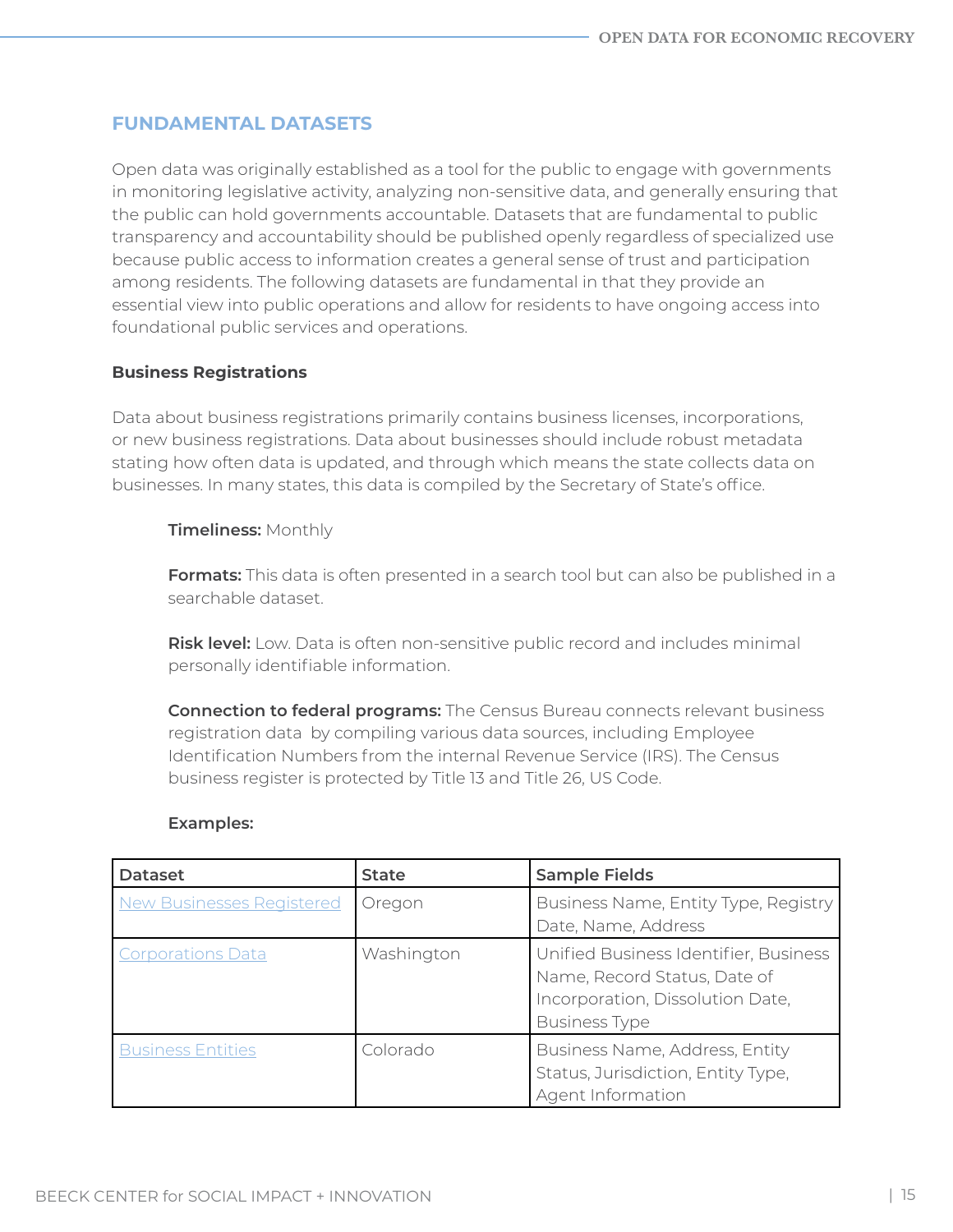#### **Property Ownership**

Real property data consists of a record of properties, their characteristics (use class, land use, lot size, etc.), and their owners. Often, data on property ownership is published at the local or regional levels when it is not available at the state level.

#### **Timeliness:** Annual

**Formats:** Making data available by bulk download or API is important for users of property ownership data. Search tools can also help users find specific properties. .

 **Risk level:** Medium-low. In many places, property ownership data is already available through proprietary data intermediaries including names and business affiliations of property owners.

#### **Connection to federal programs:** N/A

| <b>Dataset</b>                                    | <b>State</b> | <b>Sample Fields</b>                                                                                                                |
|---------------------------------------------------|--------------|-------------------------------------------------------------------------------------------------------------------------------------|
| <b>Landlord Ownership/</b><br><b>Address Tool</b> | Pennsylvania | Address, Use Class, Owner Type,<br>Land Use, Lot Size, Property Owner,<br>Assessment Values, Previous Sales,<br>Foreclosure Filings |
| <b>Real Property Search Tool</b>                  | Maryland     | Use, Owner, Address, Parcel,<br>Neighborhood, Property Land Area,<br>Value, Seller History                                          |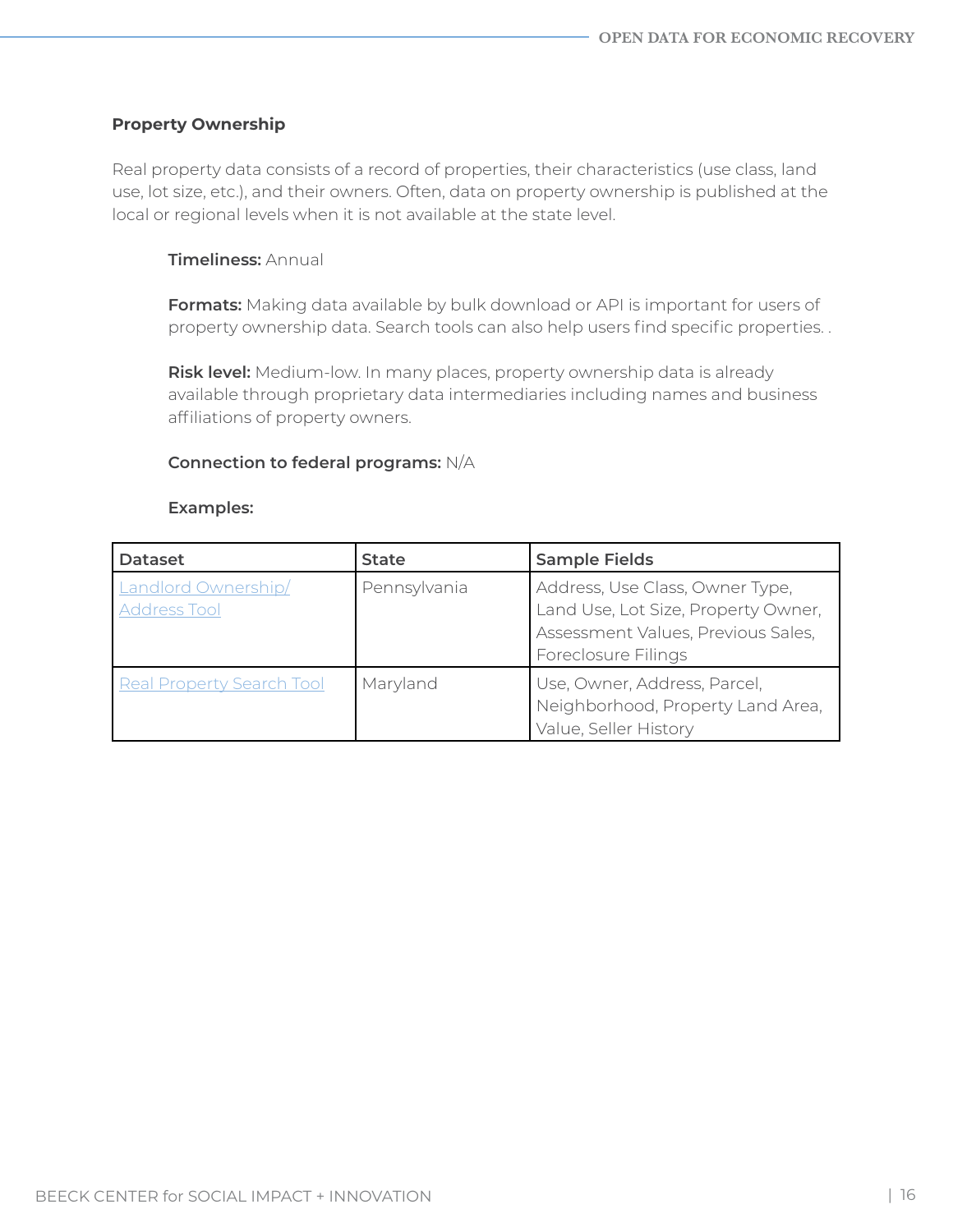#### **Budget and Spending**

Data about budget and spending primarily contains information about how funds are allocated for various state agencies and how those agencies spend their funds. Budget data can refer to budget allocations mapping where funds are intended to be spent for the fiscal year. Spending data can refer to audited data on expenses at the department level or more granular spending like contract payments.

#### **Timeliness:** Monthly

**Analysis required:** This data requires gathering information from across departments and processing it into usable or readable data about budgets and spending.

 **Risk level:** Low. No personally identifiable information or sensitive business information.

#### **Connection to federal programs:** N/A

| <b>Dataset</b>                | <b>State</b> | <b>Sample Fields</b>                                                                                                                           |
|-------------------------------|--------------|------------------------------------------------------------------------------------------------------------------------------------------------|
| Ebudget                       | California   | State Agencies, Positions, General<br>Fund, Special Funds, Bond Funds                                                                          |
| Spending/Checkbook            | Delaware     | Spending, Transactions, Vendors,<br>Expenses, Expense Category,<br>Departments and Agencies,<br>Payments Over Time                             |
| <b>Active Pension Members</b> | New Jersey   | Member Name, Enrollment<br>Date, Pension Fund, Member<br>Retirement Cause, Total of Monthly<br>Pension Allowance, Last Employer<br>Information |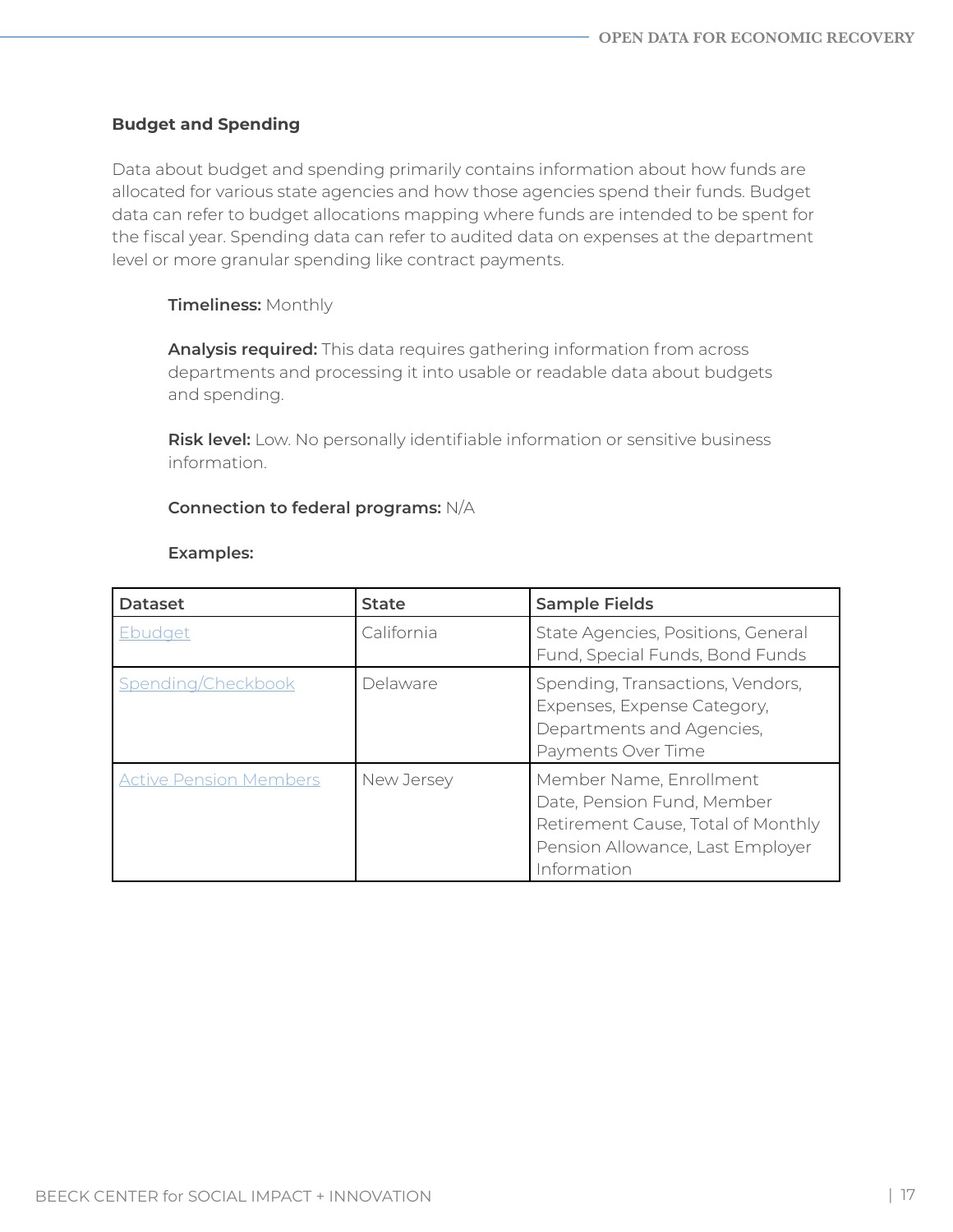#### **Population Statistics**

Data about population statistics includes the most recent demographic estimates and projections broken down at least by place, age, sex and race/ethnicity.

#### **Timeliness:** Annual

**Formats:** This data may not need to be published in the form of a dataset, given that raw data is often available directly from the Census Bureau. Visualizing or publishing data may require integrating Census data into state systems.

 **Risk level:** Low. This data should disclose minimal personally identifiable information.

**Connection to federal programs:** This data is compiled by the Census Bureau.

| l Dataset           | <b>State</b> | <b>Sample Fields</b>                                               |
|---------------------|--------------|--------------------------------------------------------------------|
| Census/Demographics | Texas        | Population, Households, Race<br>and Ethnicity, Age, Families, Sex, |
|                     |              | Children, Tenure, Group Quarters                                   |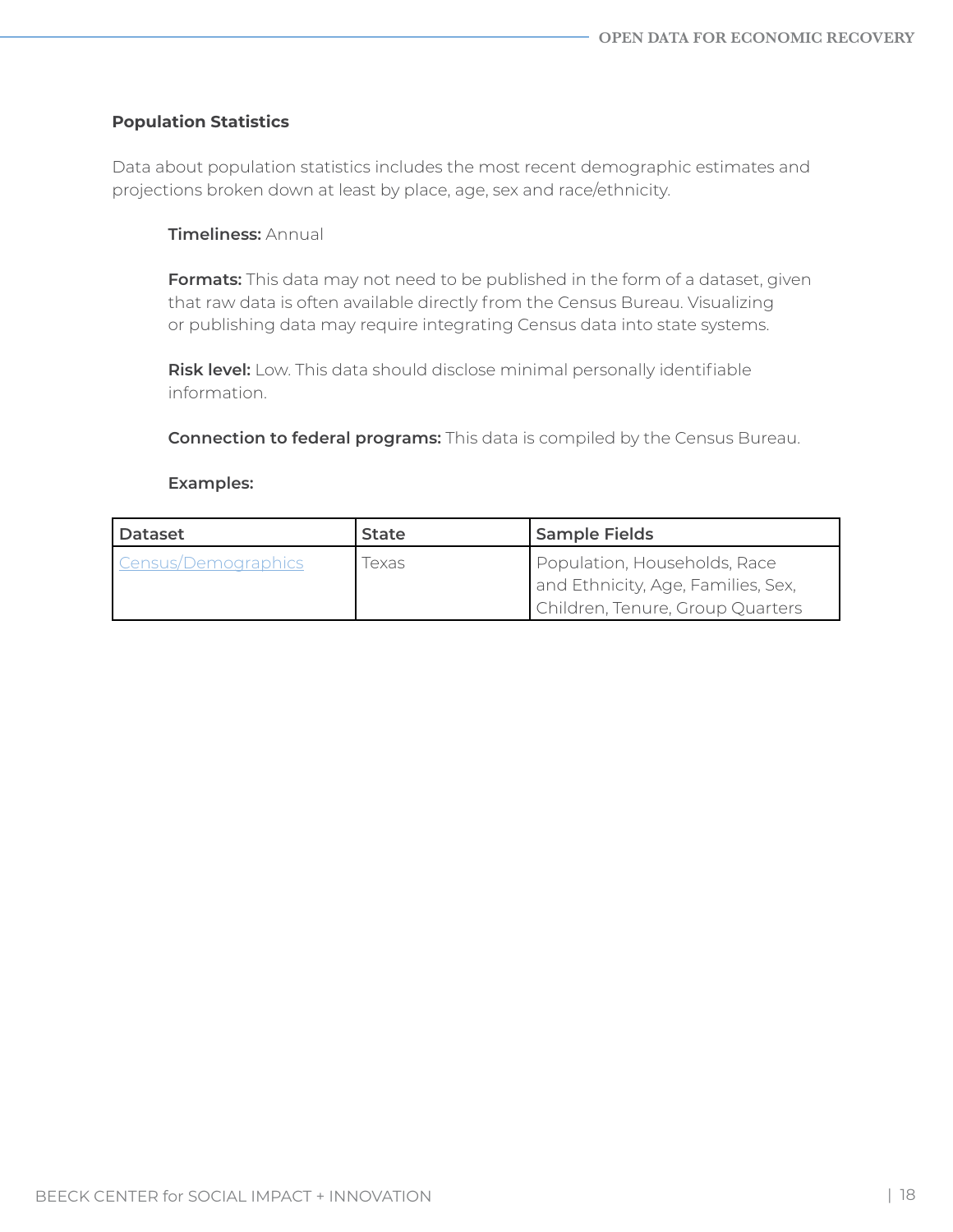#### **Tax Revenues and Forecasts**

Tax revenue data and economic forecasts incorporate economic industry outlooks, taking into account employment demand, consumer confidence metrics, and price inflation, as well as data about tax rates and revenues.

#### **Timeliness:** Monthly

**Formats:** Analysis may be required to convert IRS or tax reporting data into forecasts relevant to specific industries or regions.

 **Risk level:** Low. This data discloses minimal personally identifiable information.

#### **Connection to federal programs:** N/A

| <b>Dataset</b>                                          | <b>State</b> | <b>Sample Fields</b>                                                                                                                                                                                 |
|---------------------------------------------------------|--------------|------------------------------------------------------------------------------------------------------------------------------------------------------------------------------------------------------|
| <b>State and Local Purpose</b><br><u>Taxes and Fees</u> | New York     | Fiscal Year, Tax Type, Month of Collections,<br>Amount Collected                                                                                                                                     |
| Ta <u>x Revenues</u>                                    | Connecticut  | Month, Calendar Year, Fiscal Year,<br>Withholding, Income Tax Estimates &<br>Finals, Repealed Taxes, Total Revenue                                                                                   |
| Regional Economic Analysis<br>Profiles                  | California   | Industry, Occupations, Job Openings,<br>Wages, Education Level, Work Activities,<br>Job Advertisements, Employment<br>Percentage                                                                     |
| <b>Key Economic Indicators</b>                          | Texas        | Consumer Confidence Index,<br>Unemployment, Personal Consumption<br>Expenditure, Consumer Price Index,<br>Gasoline and Diesel Prices, Building<br>Permits and Construction, Sales Tax<br>Collections |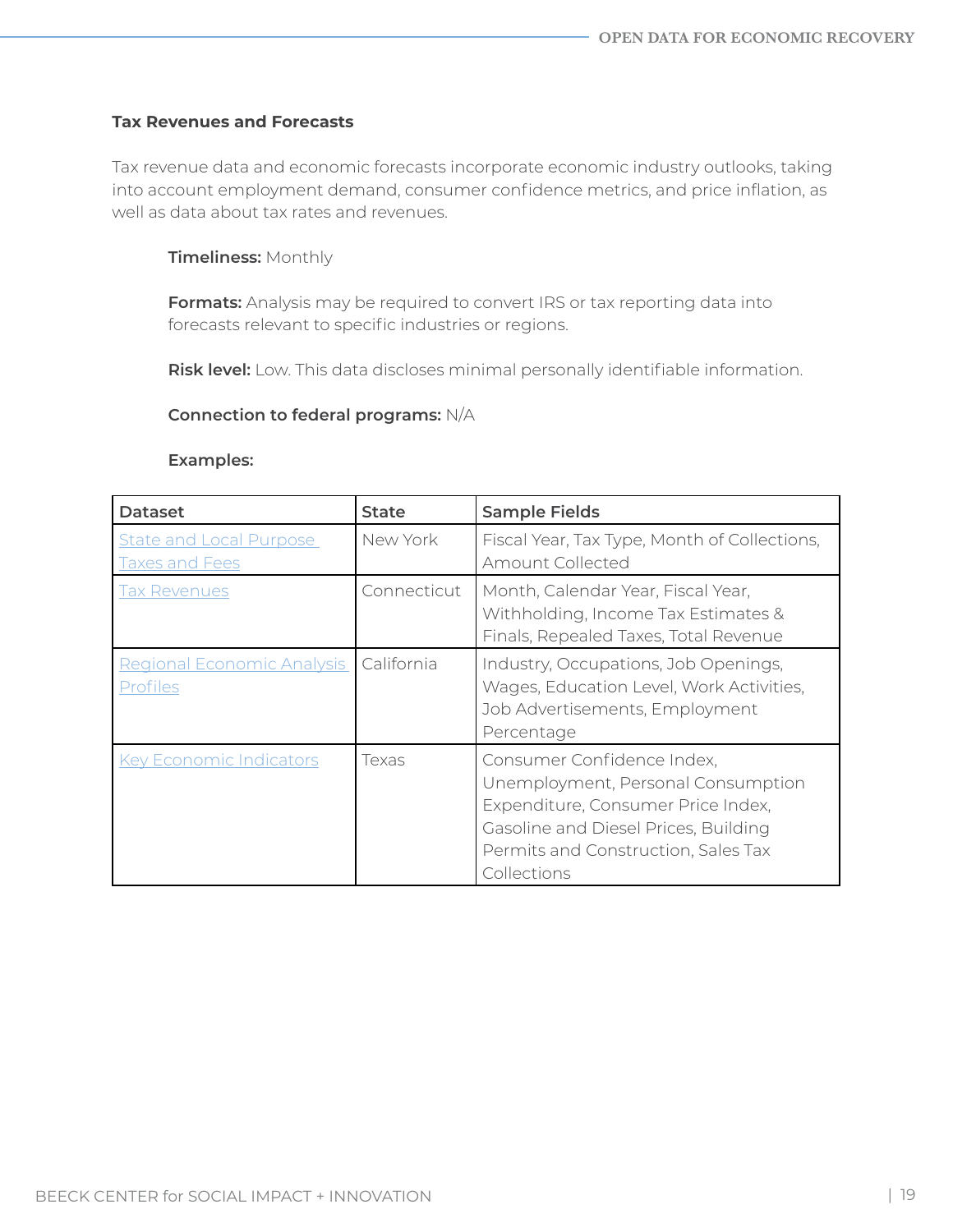#### **Housing Markets**

Housing markets data may consist of sales, rental information, mortgages, titles, and other housing-related assessments.

#### **Timeliness:** Varies

**Format:** Data should be available for bulk download or available via serach tool with a bulk download option.

 **Risk level:** Medium-low. May include housing addresses but minimal personally identifiable information.

**Connection to federal programs:** Home Mortgage Disclosure Act (HMDA) data is provided by the Consumer Financial Protection Bureau (CFPB).

| <b>Dataset</b>              | <b>State</b> | <b>Sample Fields</b>                                                                                                                           |
|-----------------------------|--------------|------------------------------------------------------------------------------------------------------------------------------------------------|
| <b>Sales</b>                | Connecticut  | Address, List Year, Assessed Value, Sale<br>Amount, Sales Ratio, Property Type,<br><b>Assessor Remarks</b>                                     |
| Affordable/Assisted Housing | Connecticut  | Town, Census Units, Government Assisted,<br>Tenant Rental Assistance, Single Family<br>Mortgages, Deed Restricted Units, Percent<br>Affordable |
| Mortgage Loans Purchased    | New York     | Bond Series, Original Loan Amount,<br>Loan Purchase Date, Original Loan to<br>Value, Loan Type, Amount, Property Type,<br><b>Housing Size</b>  |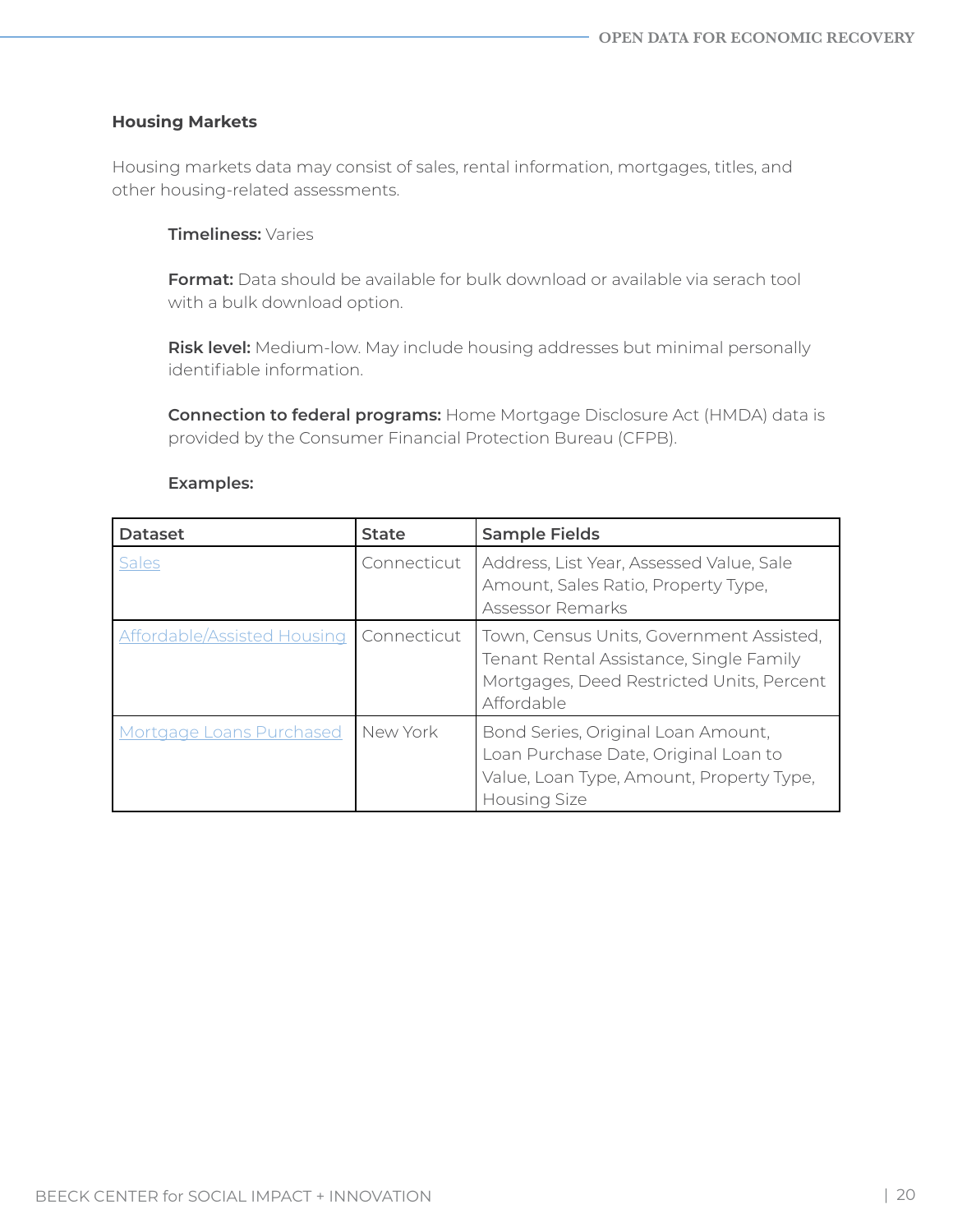#### **Unemployment Claims**

This data includes records of unemployment claims and counts of individuals receiving regular unemployment insurance benefits.

#### **Timeliness:** Weekly

**Format:** Summary data on claims must be aggregated out of individual claims data in order to protect individuals.

**Risk level**: Medium. Raw data includes sensitive, personally identifiable information and must be anonymized before publication.

 **Connection to federal programs:** The unemployment insurance program is run by states in partnership with the U.S. Department of Labor. Additionally, the Bureau of Labor Statistics supports state efforts to create Labor Market Information sysmtes for the specific prupose of making this data available.

| <b>Dataset</b>           | <b>State</b> | <b>Sample Fields</b>                                                                        |
|--------------------------|--------------|---------------------------------------------------------------------------------------------|
| <b>Weekly UI Claims</b>  | California   | Area, Initial Claims, Continued Claims,<br>Covered Employment, Insured<br>Unemployment Rate |
| <b>Monthly UI Claims</b> | New York     | Year, Month, Region, County, Beneficiaries,<br><b>Benefit Amounts</b>                       |
| Monthly UI Claims        | Montana      | Year, Period, Area, Industry, Occupation,<br>Claimants                                      |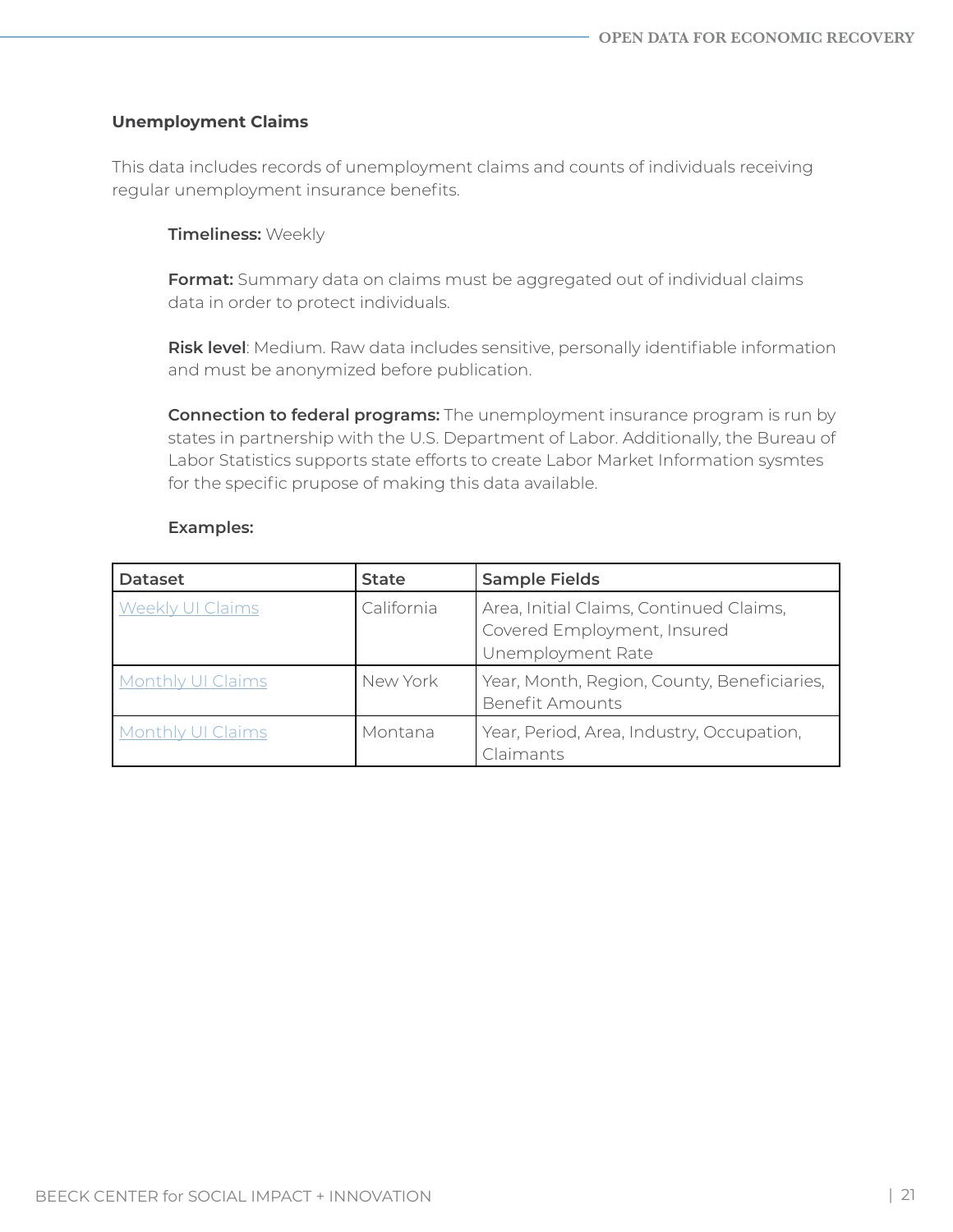#### **Administrative Boundaries**

This data includes GIS data on administrative boundaries for school districts, voting districts, police districts, and any other geographic boundary files.

#### **Timeliness:** Annual

**Format:** GIS files should be available for direct download, but can also be portrayed via mapping or visualization.

**Risk level**: Low. This data does not include personally identifiable information.

**Connection to federal programs:** The U.S. Census Bureau routinely collects administrative and other boundary data from states both as part of the decennial Census and ongoing efforts to [define statistical areas.](https://www.census.gov/programs-surveys/geography/about/training/legal-and-geographic-entities.html)

| <b>Dataset</b>            | <b>State</b> | <b>Sample Fields</b>                                                                        |
|---------------------------|--------------|---------------------------------------------------------------------------------------------|
| <b>Schools Map</b>        |              | Connecticut   Name, Organization Type, Address, Open<br>Date, Magnet Status, Grades Offered |
| Administrative Boundaries | New York     | Boundaries of state, counties, cities, towns,<br>villages, and Indian territories           |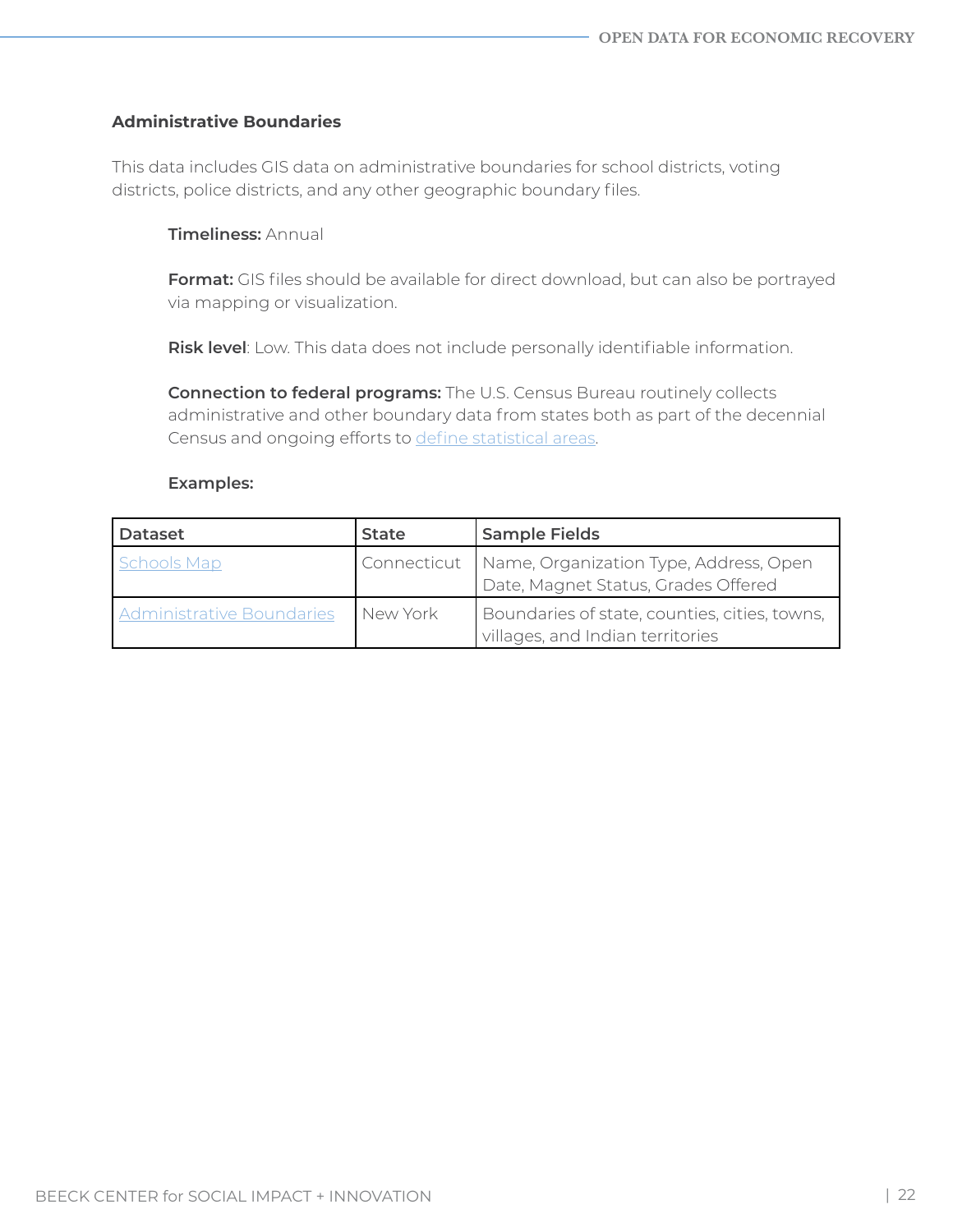#### **Broadband Infrastructure**

This data consists of broadband availability, adoption, and infrastructure specified by location, whether in the form of maps, dashboards, or datasets.

#### **Timeliness:** Annual

**Format**: Data from broadband speed surveys is often available via mapping and is aggregated to the summary level by Census tract, neighborhood, or other geography.

**Risk level**: Low. This data does not include personally identifiable information.

**Connection to federal programs:** The Federal Communications Commission (FCC) tracks Form 477 data which attempts to gather information on connectivity speeds. The Broadband DATA Act was passed in March 2020 to improve the quality of the FCC's data collection on broadband accessibility.

| <b>Dataset</b>                                   | <b>State</b> | <b>Sample Fields</b>                                                                                                                                                                       | <b>Type</b> |
|--------------------------------------------------|--------------|--------------------------------------------------------------------------------------------------------------------------------------------------------------------------------------------|-------------|
| <b>Adoption and</b><br><b>Infrastructure Map</b> | California   | Median Household Income,<br>Broadband Adoption, Urban/<br>Rural, Political Boundaries,<br>Fixed Served Status,<br>Infrastructure Eligible Areas,<br>Wireline and Wireless Served<br>Status | Map         |
| Infrastructure by<br>Municipality                | New York     | Municipality, Housing Units,<br>Cable Providers, Digital<br>Subscriber Line Providers,<br>Fiber Providers, Wireline<br>Providers, Wireless Providers,<br>Satellite Providers               | Dataset     |
| Infrastructure and<br>Speed Map                  | Georgia      | Served and Unserved Areas,<br>Percent Unserved                                                                                                                                             | Map         |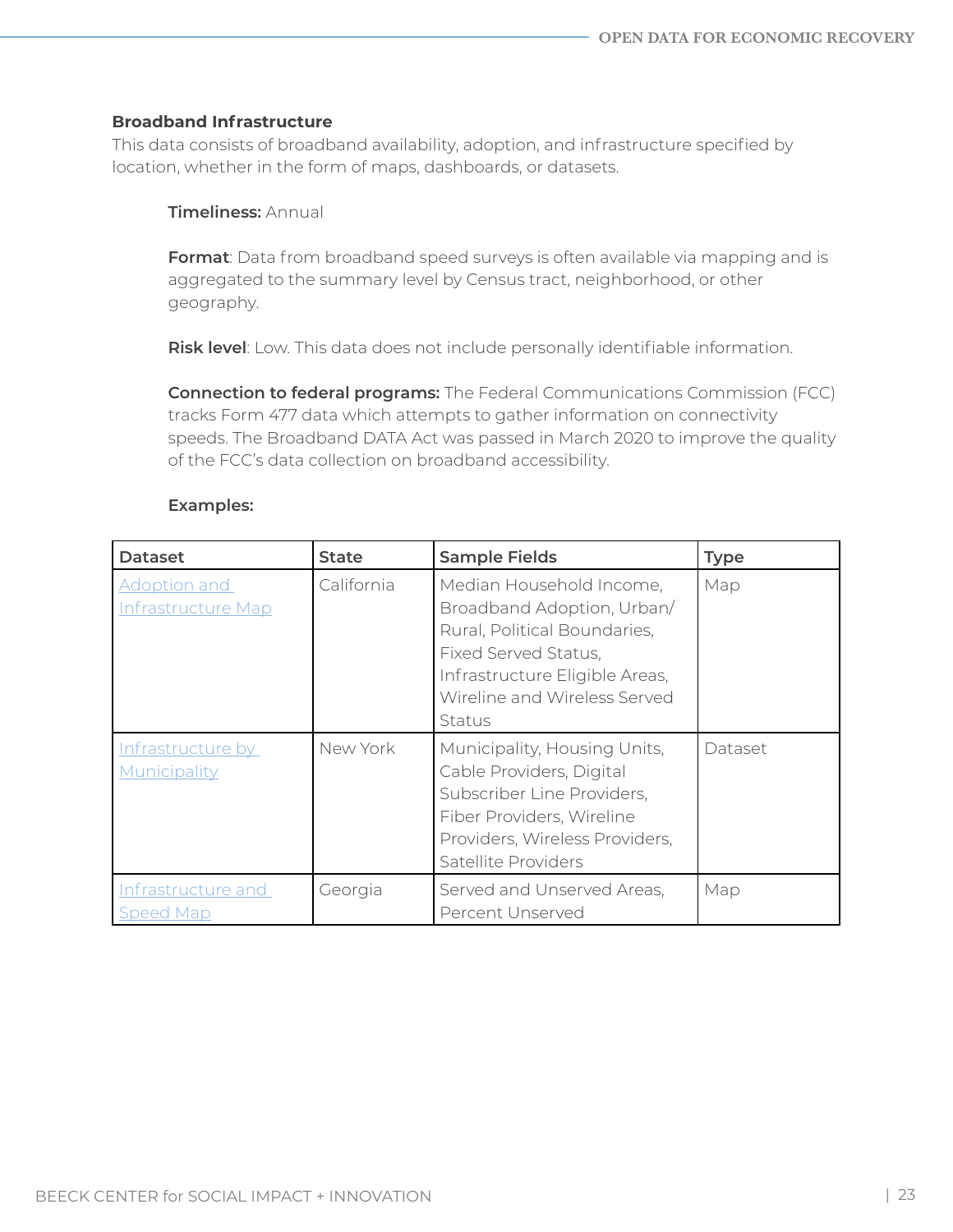#### **Procurement and Contracts**

This data includes registered vendors, active suppliers, purchase orders, open solicitations, closed solicitations, executed contracts, and contract payments. Data on solicitations and executed contracts should include contract amounts, timelines, and vendor information.

#### **Timeliness:** Weekly

**Format**: Procurement data may originally be in PDF form but should be processed into machine-readable formats connected by unique identifiers by contract number.

**Risk level**: Low. This data does not include any personally identifiable information. Data owners should ensure that vendor data is openly available.

#### **Connection to federal programs:** N/A

| <b>Dataset</b>                                         | <b>State</b> | <b>Sample Fields</b>                                                                                                    |
|--------------------------------------------------------|--------------|-------------------------------------------------------------------------------------------------------------------------|
| Contracts and<br><b>Procurements Registration</b>      | California   | Department Name, Supplier Name, Item<br>Name, Grand Total, Acquisition Type, Buyer<br>Name, Status                      |
| Orders, Suppliers, and<br><b>Contracts Search Tool</b> | Virginia     | Contract Officer, Authorized Entities, Agency,<br>Total \$, Contract Number, Date, Supplier and<br><b>Buyer Address</b> |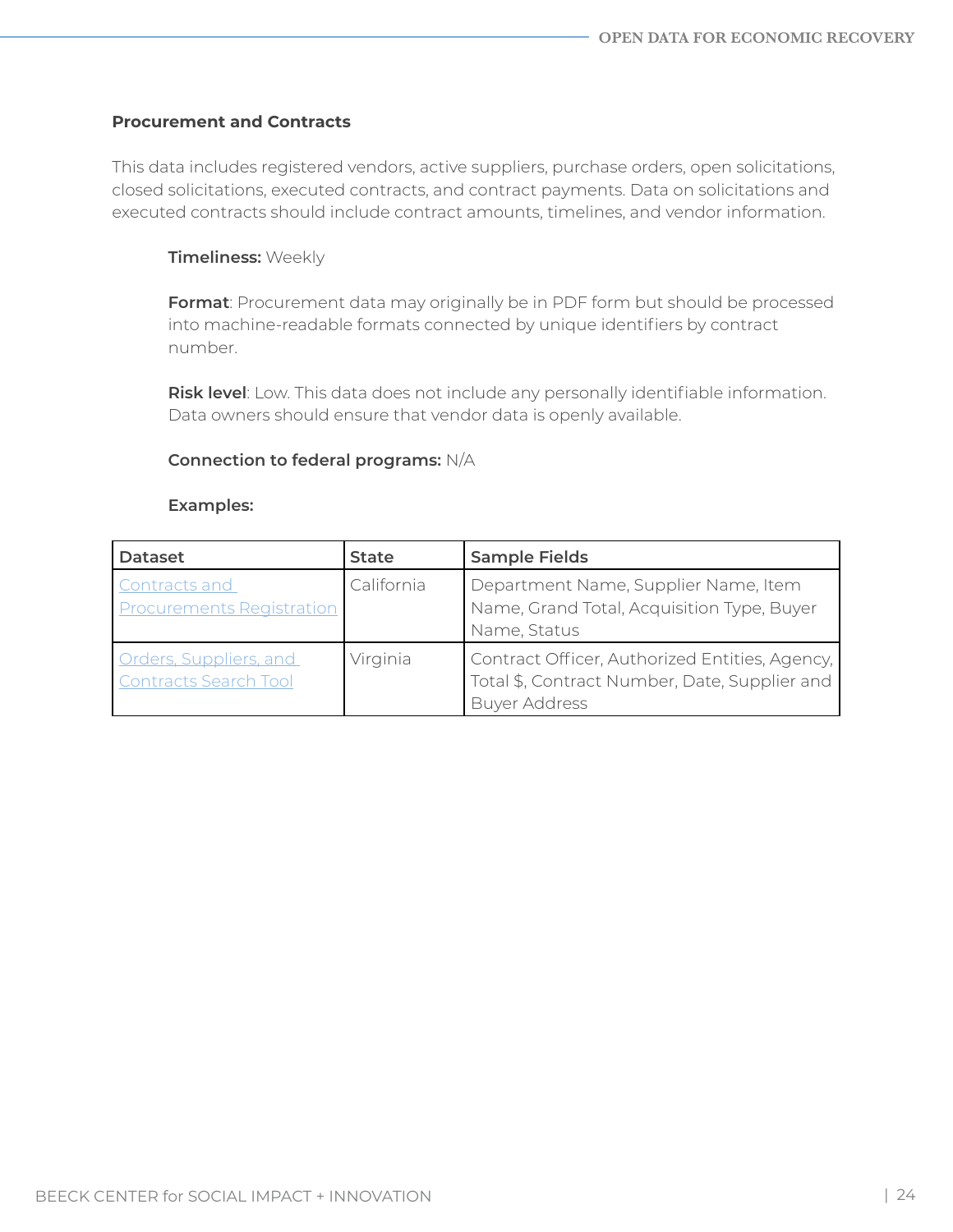#### **CRITICAL DATASETS**

#### **Career and Technical Education**

Data about career and technical education (CTE) outcomes includes information about providers, programs, and student outcomes either at the individual or summary level.

#### **Timeliness:** Annual

**Formats:** CTE data can be found in some education longitudinal data systems. Otherwise, individual-level data is compiled directly from providers and must be aggregated into tabular summary-level data.

 **Risk level:** Medium-high. Raw data includes personally identifiable information, is protected by FERPA, and should not be published as open data. Data must be aggregated and anonymized before publication.

**Connection to federal programs:** The Workforce Innovation and Opportunity Act (WIOA) requires alignment between [workforce development programs and local](https://careertech.org/wioa) [CTE infrastructure partners.](https://careertech.org/wioa) This can include standardizing data collection and reporting on CTE programs.

| <b>Dataset</b>             | <b>State</b> | <b>Sample Fields</b>              |
|----------------------------|--------------|-----------------------------------|
| <b>Annual CTE Outcomes</b> | Pennsylvania | <b>CTE Enrollment, Industry</b>   |
|                            |              | Certifications Offered,           |
|                            |              | Postsecondary Transition,         |
|                            |              | Employment Rate, Median Earnings, |
|                            |              | Measurable Skill Gains            |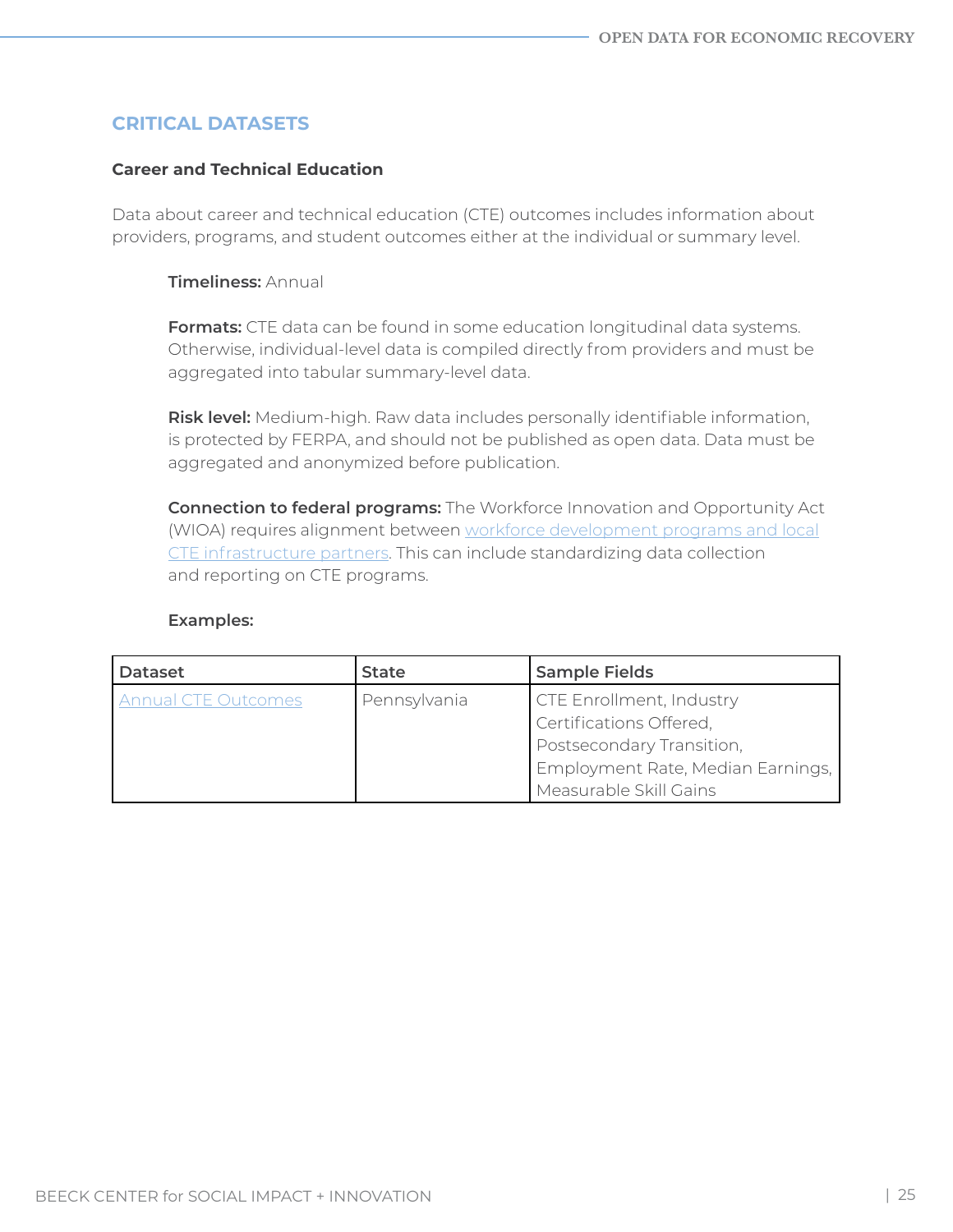#### **COVID-19 Impacts**

Data about COVID-19 impacts includes baseline information on COVID-19 cases, health risks, economic risks, and other impacts, disaggregated by age, gender, race, and ethnicity. States are publishing disaggregation of the baseline information by county, town, or zip code, including data on COVID-19 stimulus funds.

#### **Timeliness:** Varies

**Formats:** This data is often published by dashboard or visualization to communicate general trends and analysis across demographic groups.

 **Risk level:** Medium-low. In some cases, disaggregating data on COVID-19 cases can indirectly identify individuals, especially in small geographies. Take appropriate steps to anonymize and mask individual health data. Other disaggregated data on COVID-19 impacts should contain minimal personally identifiable information.

**Connection to federal programs:** The Coronavirus Aid, Relief, and Economic Security Act and American Rescue Plan Act both delivered significant stimulus to state and local governments. Funding allocations and outcomes should be reported using data disaggregated by race, gender, and other demographic characteristics.

| <b>Dataset</b>                         | <b>State</b> | <b>Sample Fields</b>                                                                                                                                                            |
|----------------------------------------|--------------|---------------------------------------------------------------------------------------------------------------------------------------------------------------------------------|
| New York Open Data Portal              | New York     | Statewide COVID-19 Testing;<br>COVID-19 Outcomes by Testing<br>Cohorts: Cases, Hospitalizations, and<br>Deaths; COVID-19 Daily Counts of<br>Cases, Hospitalizations, and Deaths |
| <b>Connecticut Open Data</b><br>Portal | Connecticut  | COVID-19 Tests, Cases, and Deaths<br>(By Town); COVID-19 Cases and<br>Deaths by Age Group; COVID-19 in<br>PK-12 Public and Private Schools                                      |
| Virginia Open Data Portal              | Virginia     | COVID-19 Vaccine Phase By<br>HealthDistrict; COVID-19 Outbreaks;<br>COVID-19 Tests by Lab Report Date                                                                           |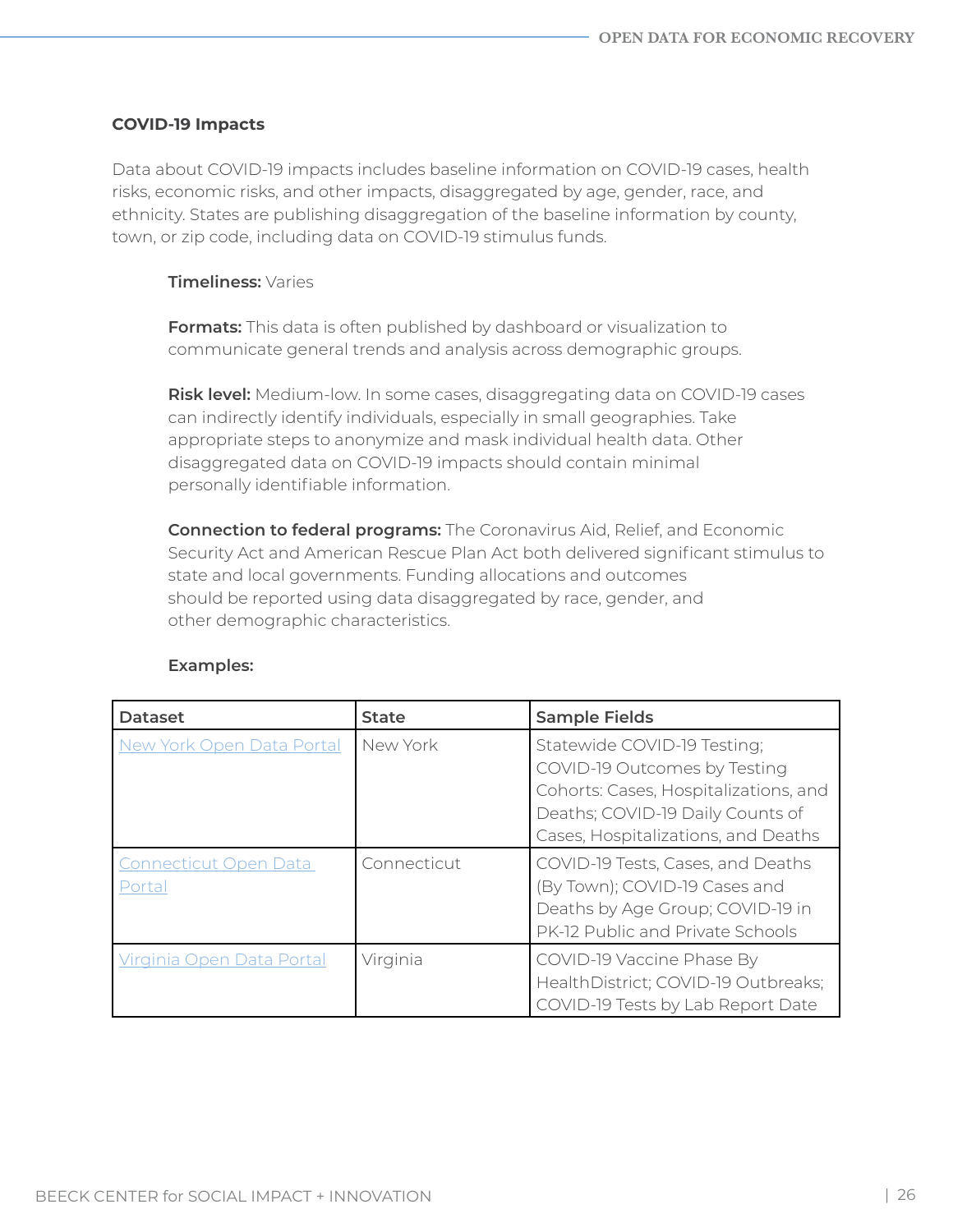#### **Childcare Providers and Slots**

This data consists of accredited, open, and active childcare providers with capacity and childcare resources.

#### **Timeliness:** Monthly

**Formats:** Data on childcare providers is published at the provider level. It should be searchable for users to find specific providers as well as being available for bulk download.

**Risk level:** Low. Data does not include any personally identifiable information.

**Connection to federal programs:** The Office of Head Start programs at the Department of Health & Human Services collects data on Head Start and Early Head Start providers. This includes data on open and accredited childcare providers.

| <b>Dataset</b>                                        | <b>State</b> | <b>Sample Fields</b>                                                                                                                     |
|-------------------------------------------------------|--------------|------------------------------------------------------------------------------------------------------------------------------------------|
| Pre-K and Head Start Slots                            |              | Pennsylvania   Address, Location Served, Full Day Funded<br>Spots, Half Day Funded Spots                                                 |
| Open and Active Childcare<br>Providers                |              | Pennsylvania   Facility Name, Provider Type, Facility<br>Address, STARS Level, Current Status                                            |
| Registered Day Care and<br><b>Home Care Providers</b> | Texas        | Operation Name, Programs Provided,<br>Accepts Child Care Subsidies, Hours of<br>Operation, Treatment Services, Licensed to<br>Serve Ages |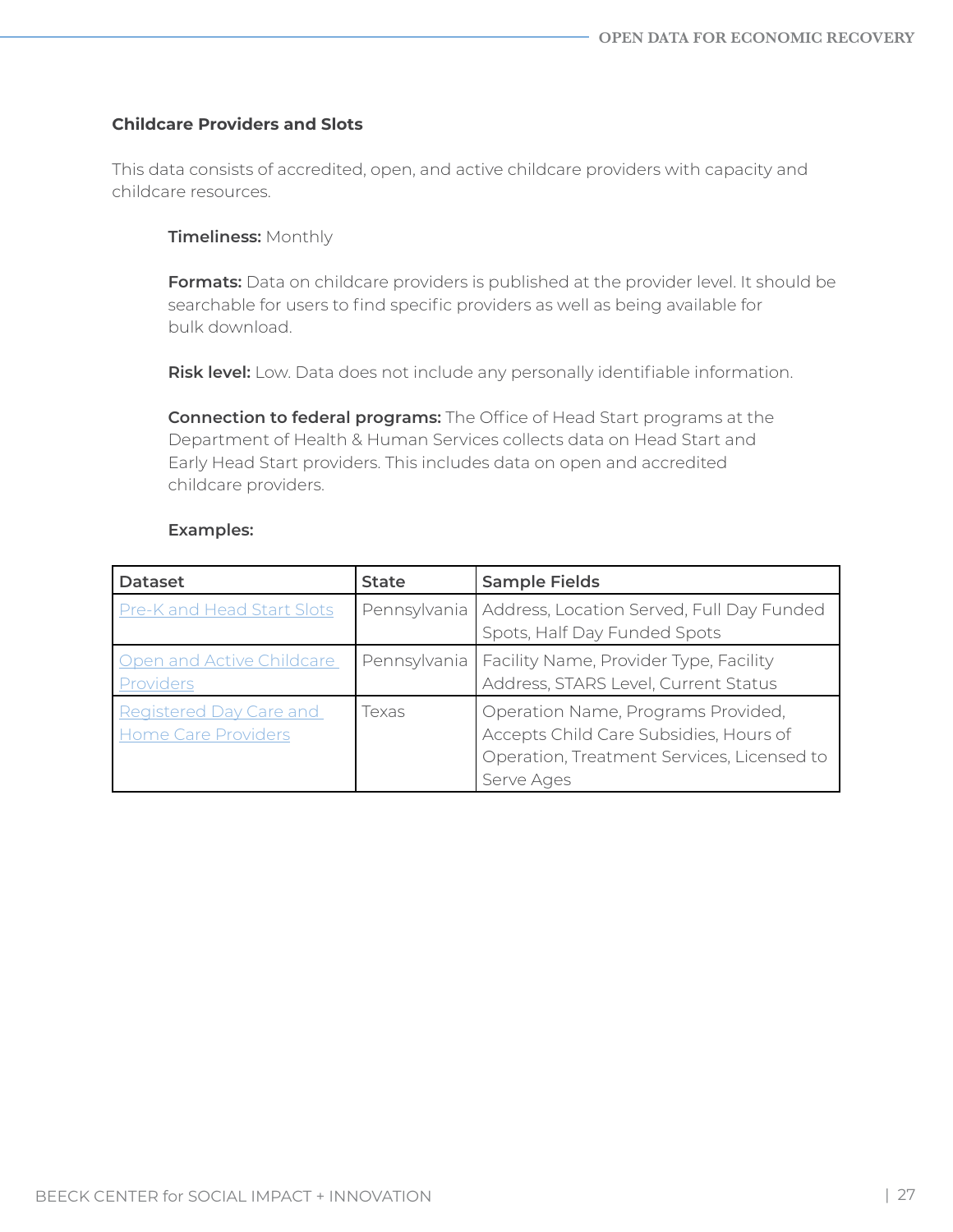#### **Food Assistance**

This data consists of mapping food assets and food subsidy distribution programs, including information on uptake of SNAP programs, and locations of local farmers' markets.

#### **Timeliness:** Monthly

**Format:** Most data on food assets is best shared as geographic information to help people find access points; raw data on SNAP program uptake may also be useful in tabular formats.

**Risk level:** Medium. Most data on food assets and retailers is non-sensitive, but any data on SNAP recipients must be masked or aggregated to avoid exposing individuals at granular geographic levels.

**Connection to federal programs:** The U.S. Department of Agriculture (USDA) has an [open data policy](https://www.usda.gov/sites/default/files/documents/odp-communications-plan.pdf) that supports the publication of farmers market directories or SNAP retail locators.

| <b>Dataset</b>                                         | <b>State</b> | <b>Sample Fields</b>                                                                    |
|--------------------------------------------------------|--------------|-----------------------------------------------------------------------------------------|
| <b>SNAP Individuals</b><br><b>Enrolled and Dollars</b> | Pennsylvania | Month, County, SNAP Individuals, SNAP Dollars                                           |
| <b>SNAP Caseloads</b>                                  | New York     | District, (Temporary and Non-temporary) SNAP<br>Households, SNAP Benefits, SNAP Persons |
| <b>Food Assistance by</b><br>Month                     | lowa         | Service Area, Households, Recipients,<br>Allotments                                     |
| Map of Food Access (PA)                                |              | Pennsylvania   Address, Distance, Contact Information                                   |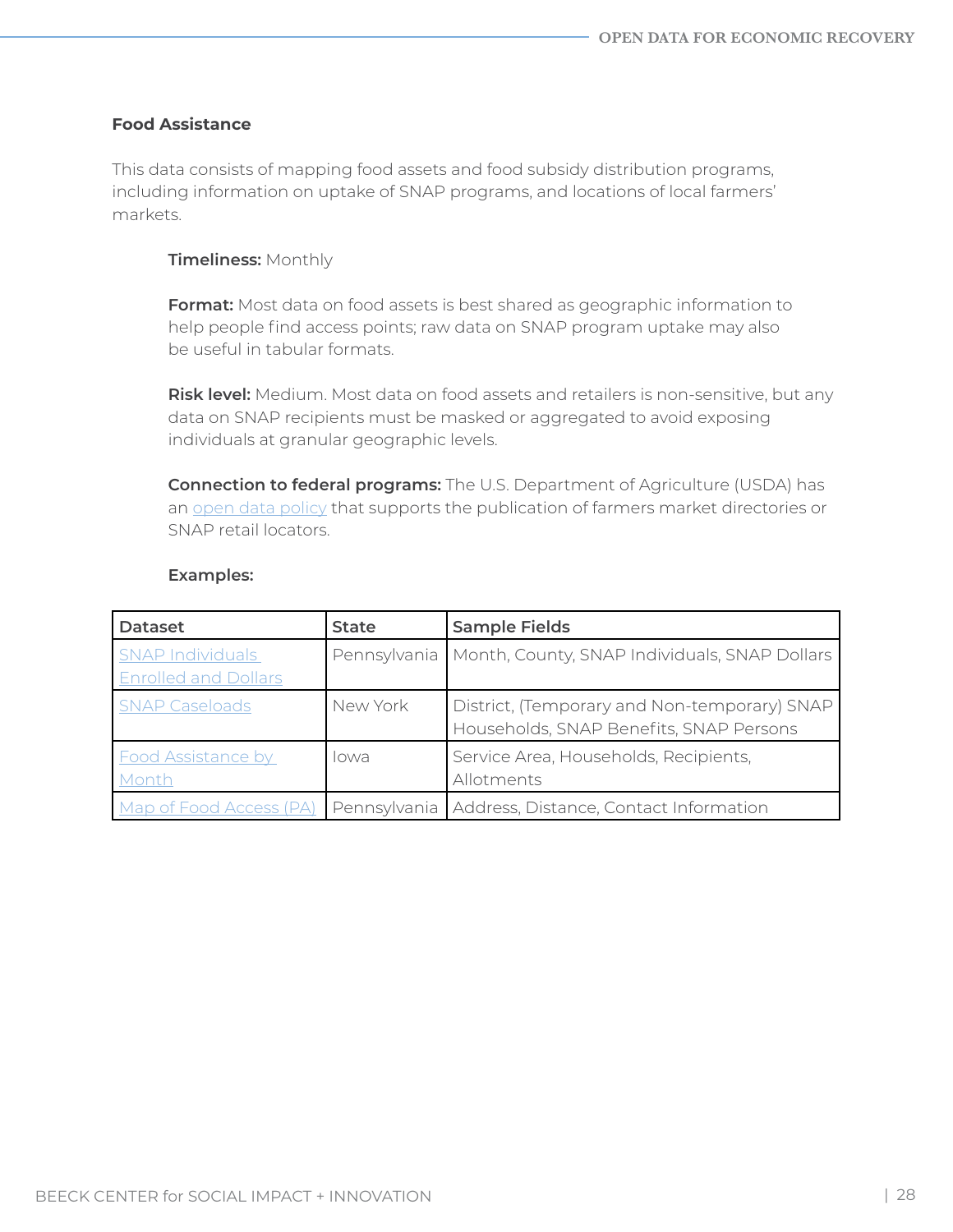#### **Family Assistance**

Data about family assistance or general public assistance uptake consists of summary data on requests for any and all safety net benefits for families and individuals.

#### **Timeliness:** Monthly

**Format:** Summary data in tabular formats or visualized formats allows users to understand demographic, temporal, or geographic trends in the distribution of safety net benefits.

**Risk level:** Medium-high. While summary data is highly useful for policymakers and members of the general public, re-identification risk is high when data is not masked or aggregated to protect the identities of benefits recipients. Geographic masking or point randomization may help to reduce the risk of identifying benefits recipients.

**Connection to federal programs:** Because public assistance can include various types of [safety net programs](https://beeckcenter.georgetown.edu/wp-content/uploads/2020/07/SSN-Report-V4.pdf) state-by-state, federal program reporting can vary based on the type of assistance. In most cases, data privacy protections do not apply to summary-level open data about public assistance requests, so states must develop their own data protection practices.

| <b>Dataset</b>                                                                           | <b>State</b> | <b>Sample Fields</b>                                                                                                                                                                                                                          |
|------------------------------------------------------------------------------------------|--------------|-----------------------------------------------------------------------------------------------------------------------------------------------------------------------------------------------------------------------------------------------|
| <b>Family Assistance Cases by</b><br>Month                                               | Pennsylvania | Address, Total Funded Family Slots,<br>Yearly Goal Number of Families,<br><b>Cumulative Families Served</b>                                                                                                                                   |
| <b>Family Support/TANF</b><br><u>Program</u>                                             | lowa         | County, Cases, Recipients, Grants                                                                                                                                                                                                             |
| <b>Health and Human Services</b><br><b>Program Dashboard</b>                             | California   | Population Below Federal Poverty Level,<br>Education, Demographics, Program<br>Individuals, Participation by Program,<br>Legislative Rosters, Facilities                                                                                      |
| Total Public Assistance Cases<br>Opened by Month                                         | New York     | Temporary Assistance Cases, Recipients,<br>and Expenditures; Family Assistance<br>Federally Participating Cases; Safety<br>Net Assistance Cases; Federally<br>Non-Participating Cases; Safety Net<br>Assistance Federally Participating Cases |
| Department of Social Services<br><b>Application Numbers (Daily</b><br>Cash/Medical/SNAP) | Connecticut  | Cash Assistance Applications, SNAP<br>Applications, Non-MAGI Medical<br>Applications                                                                                                                                                          |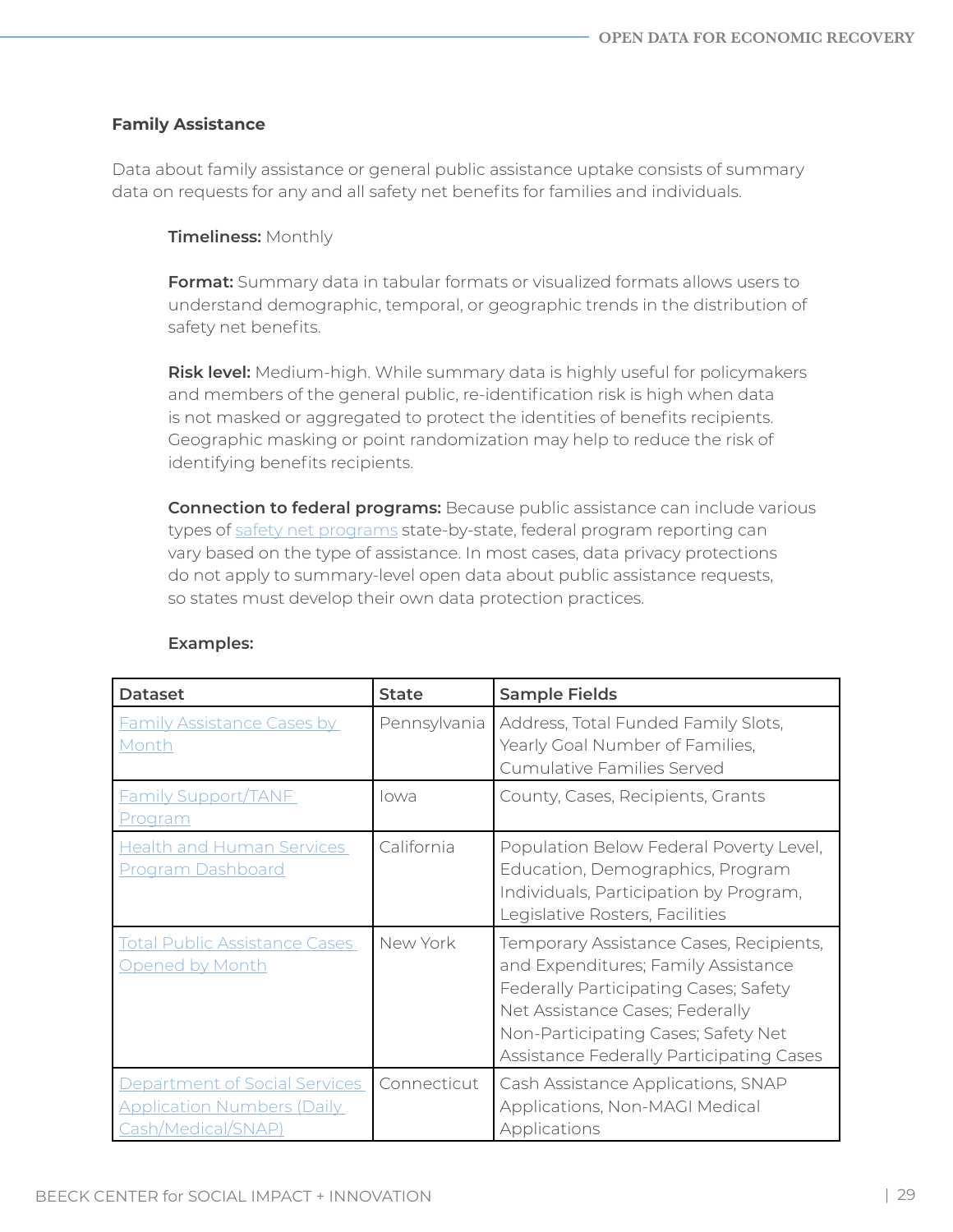#### **Evictions**

This data comes from courts and includes data on eviction notices, active cases, case outcomes, and any other interventions undertaken by the courts. Some data on evictions may also include data on pre-emptive rental assistance programs.

#### **Timeliness:** Weekly

**Format:** Most available open data on evictions is accessible via search tool but, ideally, eviction data would be available in bulk and in interoperable data standards or formats to allow for linkages across the pipeline of housing instability and evictions.

**Risk level:** Medium-low. Court data is public record, including identifying information about renters, landlords, and property owners. Some data, like individual-level data that may be used to identify early intervention, should remain private or aggregated to a summary level.

**Connection to federal programs:** None currently but there are [efforts underway](http://newamerica.org/future-land-housing/blog/our-8-recommendations-for-improving-local-and-national-eviction-data/) to create national data standards and databases.

| <b>Dataset</b>                      | <b>State</b>            | <b>Sample Fields</b>                                                                                     |
|-------------------------------------|-------------------------|----------------------------------------------------------------------------------------------------------|
| <b>Evictions Search Tool</b>        | Wisconsin               | Case Number, Filing Date, Case Status,<br>County, Name, Date of Birth, Caption/<br>Description           |
| Scheduled and Executed<br>Evictions | City (New<br>York City) | Court Index Number, Eviction Address,<br>Executed Date, Marshal Name, Property<br>Type, Scheduled Status |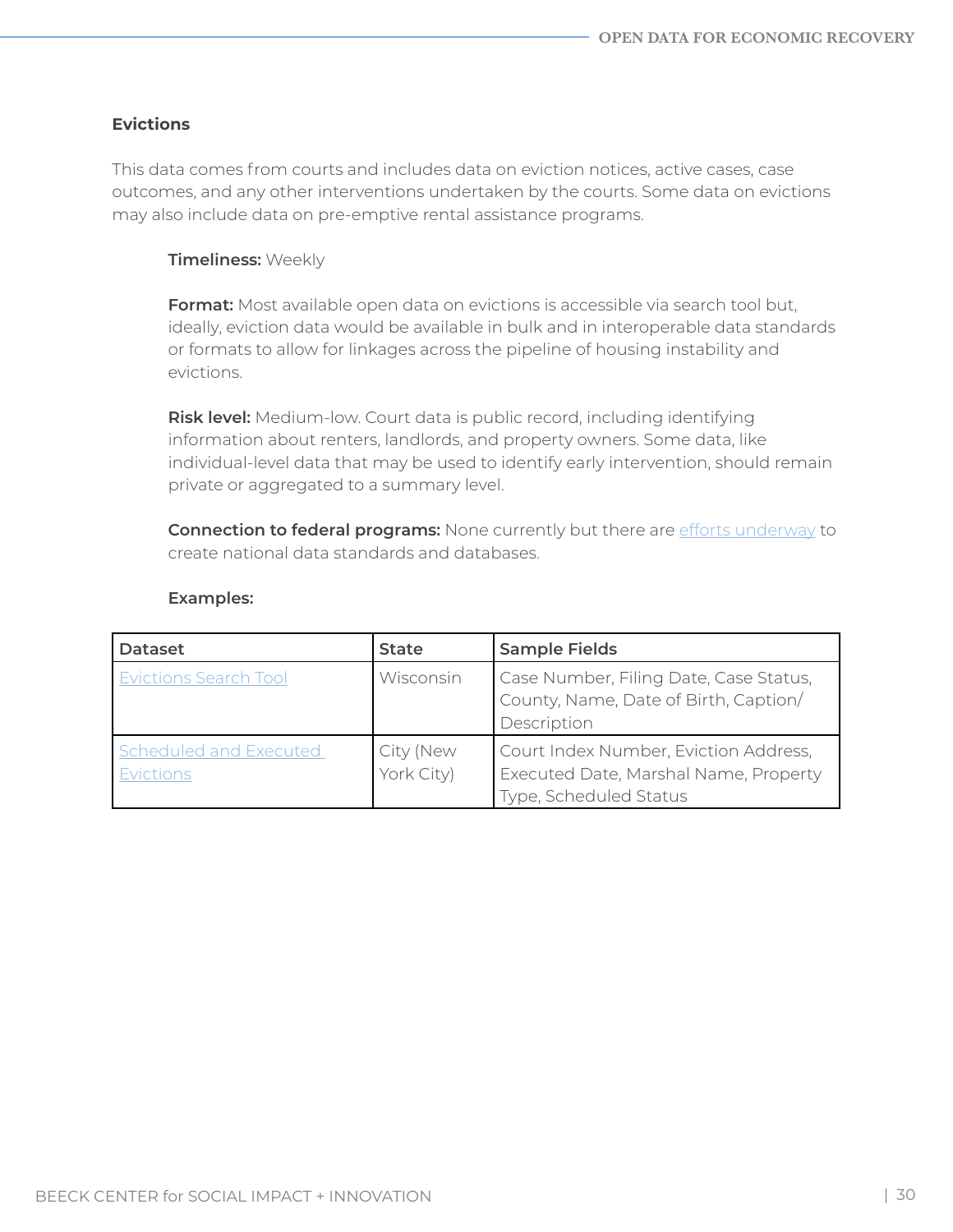#### **Healthcare Claims**

This data consists of Medicaid, all-payer claims, payments, enrollments, and enrollee demographics.

#### **Timeliness:** Monthly

**Format:** Summary-level data should be available in tabular formats for bulk download.

**Risk level:** Medium-high. Individual-level data on Medicaid or other healthcare claims should not be published as open data and is protected by HIPAA. Summary level statistics on the number of people served or other demographic characteristics may be of public benefit when published on a monthly basis.

**Connection to federal programs:** Medicaid data is collected for reporting purposes and can easily be published at summary levels for public benefit. The Department of Health and Human Services (HHS) aggregates and publishes data through the Centers for Medicare and Medicaid Services and creates open data tools like the CMS Mapping Medicare Disparities tool.

| <b>Dataset</b>                         | <b>State</b>  | <b>Sample Fields</b>                                                                                                                                |
|----------------------------------------|---------------|-----------------------------------------------------------------------------------------------------------------------------------------------------|
| <b>Medicaid Payment and Claims</b>     | <b>l</b> lowa | Recipients, Claims, Units, Payments,<br>Average Unit Cost, Average Unit Per<br>Recipient, Average Cost Per Recipient                                |
| <b>Medicaid Enrollment by</b><br>Month | New York      | Eligibility Year and Month, Medicaid<br>Aid Category, Enrollment in Medicaid<br>Managed Care or Fee For Service, Plan<br>Name, Number of Recipients |
| Medical Assistance Enrollment          | Pennsylvania  | County, Medical Assistance Individuals,<br>Medical Assistance Children                                                                              |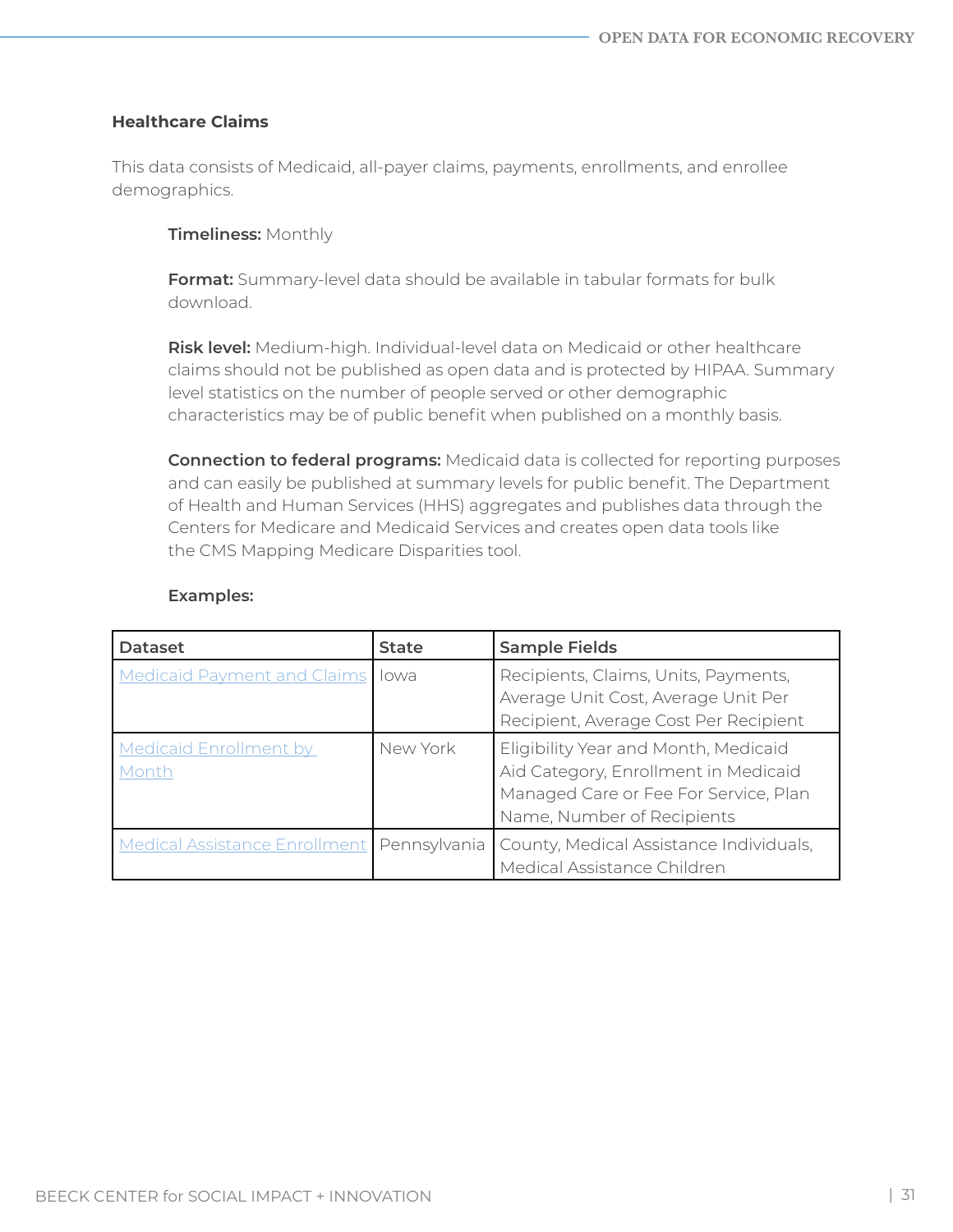#### **Emergency Shelter Availability**

This data contains up-to-date information about capacities at shelters and other temporary or supportive-housing providers.

**Timeliness:** Daily, and should be consistently updated at a set time.

**Format:** Data should be easily usable and accessible by case managers, service providers, and individuals seeking shelter.

**Risk level:** Low. This data does not include any personally identifiable information.

#### **Connection to federal programs:** N/A

| <b>Dataset</b>                                                   | <b>State</b> | <b>Sample Fields</b>                                                     |
|------------------------------------------------------------------|--------------|--------------------------------------------------------------------------|
| <b>COVID-19 Homelessness</b><br>Shelters and Hotels<br>Deployed) | California   | County, Rooms, Rooms Occupied,<br>Trailers Requested, Trailers Delivered |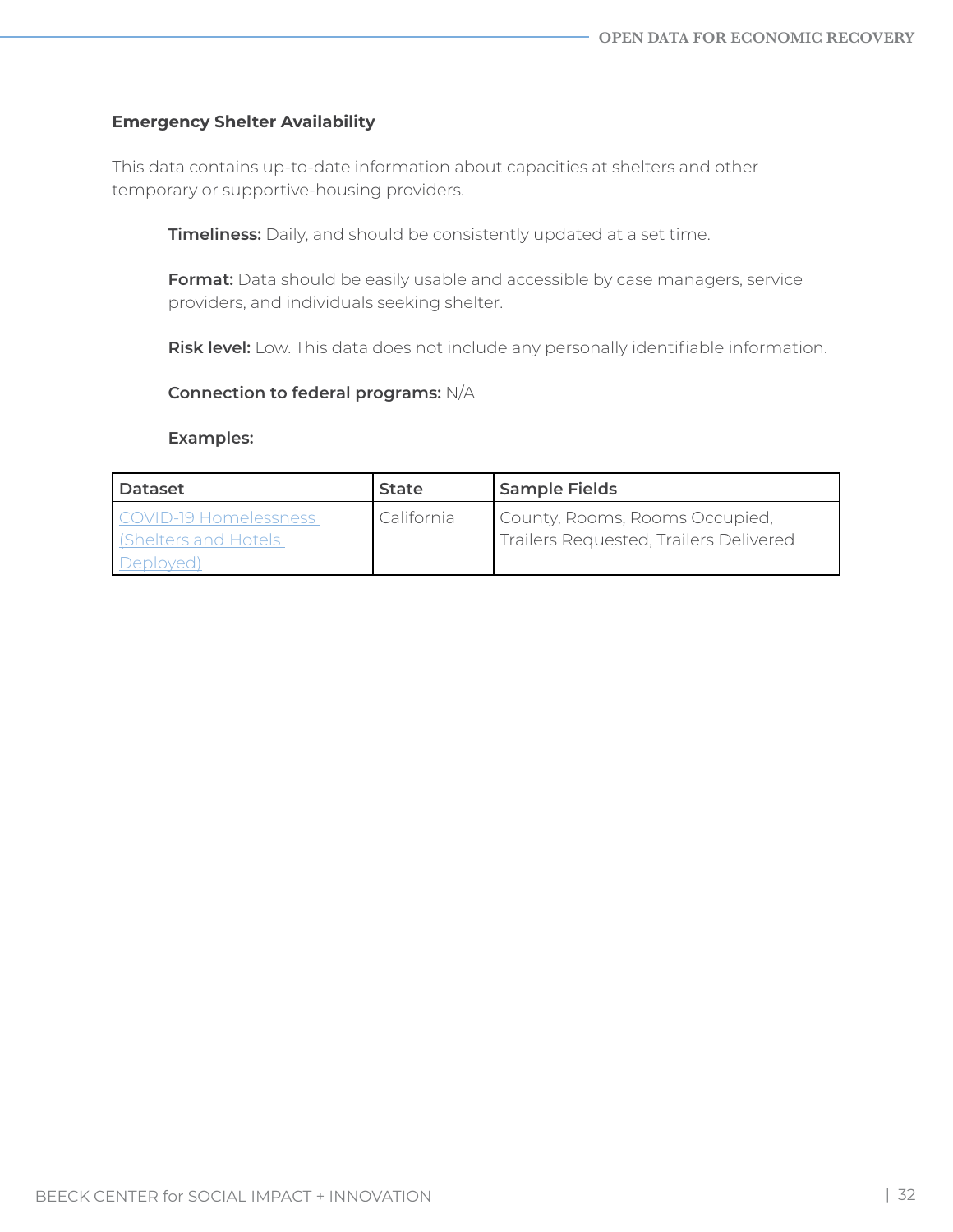#### **Mental or Behavioral Health**

This data includes statistics about general public health, mental health, and behavioral health services and outcomes. This may also include environmental health as part of general public health reporting, where relevant.

#### **Timeliness:** Varies

**Format:** Most examples of this data are available by visualization or dashboard to demonstrate programmatic or social trends over time, but statistical data on outcomes may also be useful in tabular formats and should be available for bulk download.

**Risk level:** Medium-high. Mental health and behavioral health data on individuals receiving provider services are protected by HIPAA, but can be aggregated to a summary level and anonymized before publication. Data on general public health and environmental health trends should be captured at the summary level and avoid identification risk.

**Connection to federal programs:** The Substance Abuse and Mental Health Services Administration at HHS administers a majority of the relevant block grants that fund mental and behavioral health services. The administration has little relevant guidance or practices for publishing summary data at the state and local levels, but does publish some [open data](https://2019.results4america.org/agency/substance-abuse-mental-health-services-administration/) for researchers at the federal level.

| <b>Dataset</b>                    | <b>State</b> | <b>Sample Fields</b>                                 |
|-----------------------------------|--------------|------------------------------------------------------|
| California Mental Health          | California   | Diagnosis Code, Race, Age, Sex, Service              |
| <b>Services Dashboard</b>         |              | Description, Delivery System, Discharges             |
| <b>Health Statistics Web Tool</b> |              | Pennsylvania   Fertility Rate, Communicable Disease, |
|                                   |              | Cause of Death, Cancers, Population,                 |
|                                   |              | <b>Hospitalization Discharges</b>                    |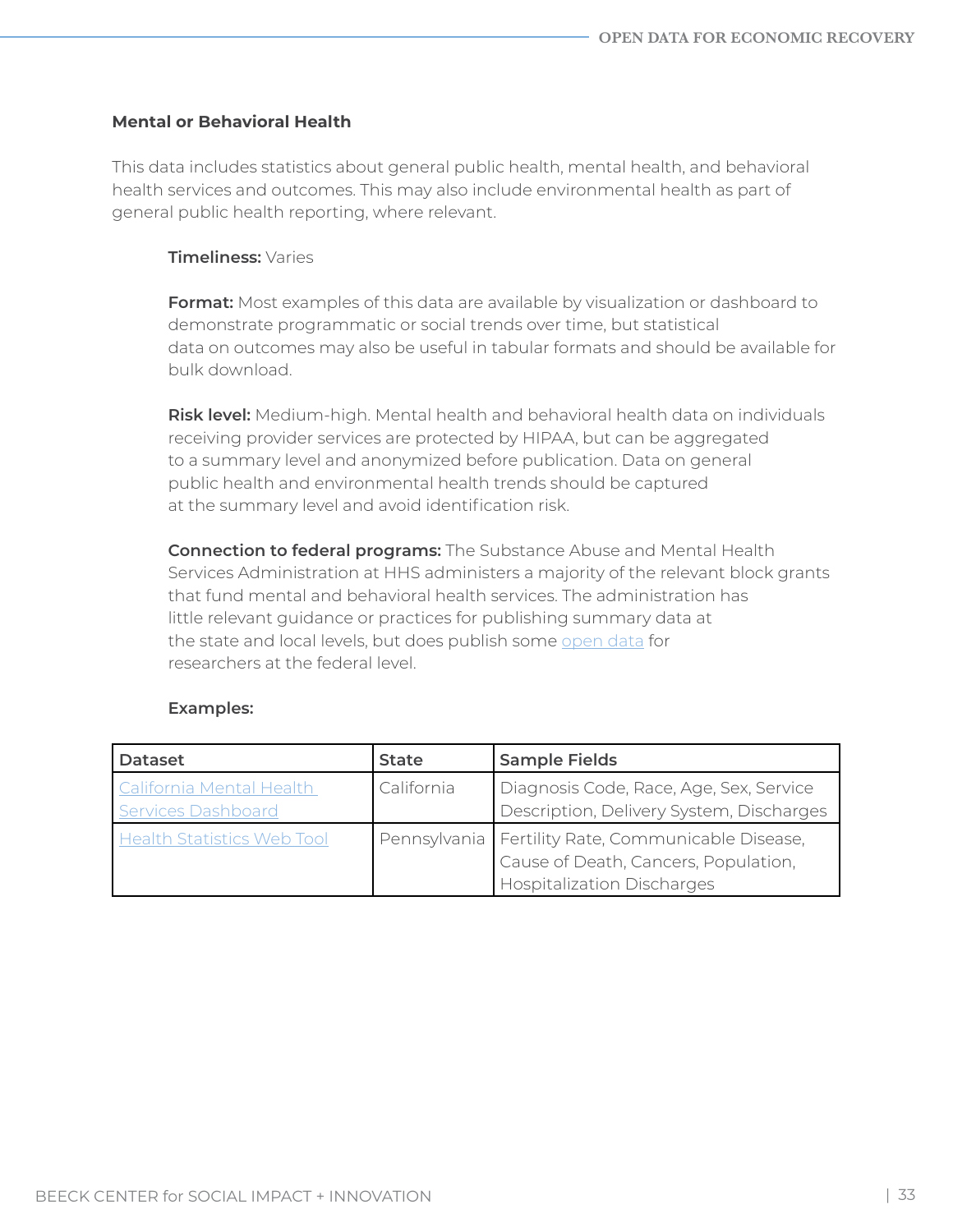#### **Opioid Crisis and Response**

Data about the opioid crisis includes reporting on outcomes from policy or programs to curb opioid fatalities and prescription drug monitoring. This data may come from a combination of law enforcement, court, emergency medical services, and health provider sources.

#### **Timeliness:** Monthly

 **Format:** Data on the opioid crisis and associated response is often published via subject-specific dashboard to allow users to view the intersections of various indicators related to opioid use. Source data should also be made available for download.

**Risk level:** Medium. If aggregated to summary levels for reporting on program activities and outcomes or provider locations, there should be no personally identifiable information at risk of exposure.

**Connection to federal programs:** The Medicaid program tracks where prescriptions funded by Medicaid are provided in relation to opioid overdoses. Otherwise, aside from specific reporting to agencies like the Centers for Disease Control, most reporting or analysis of opioid data happens at the [state health agency level](https://scholar.harvard.edu/files/janewiseman/files/data_driven_approaches_to_fighting_the_opioid_crisis_jane_wiseman_april_2019.pdf).

| <b>Dataset</b>           | <b>State</b> | <b>Sample Fields</b>                                                                                                                                                                                         |
|--------------------------|--------------|--------------------------------------------------------------------------------------------------------------------------------------------------------------------------------------------------------------|
| <b>Opioids Dashboard</b> | Pennsylvania | Individuals Receiving Medication-<br>Assisted Treatment, Treatment Facilities,<br>ER Visits, Hotline Calls, Doses of Naloxone<br>Administered, Drug Overdose Deaths,<br>Rate of Maternal Opioid Use Disorder |
| Opioid Data Dashboard    | New York     | Overdose Deaths, Emergency<br>Department Visits, Prescription<br>Monitoring, Hospital Discharges, Youth<br>Risk Behavior, Drug Use                                                                           |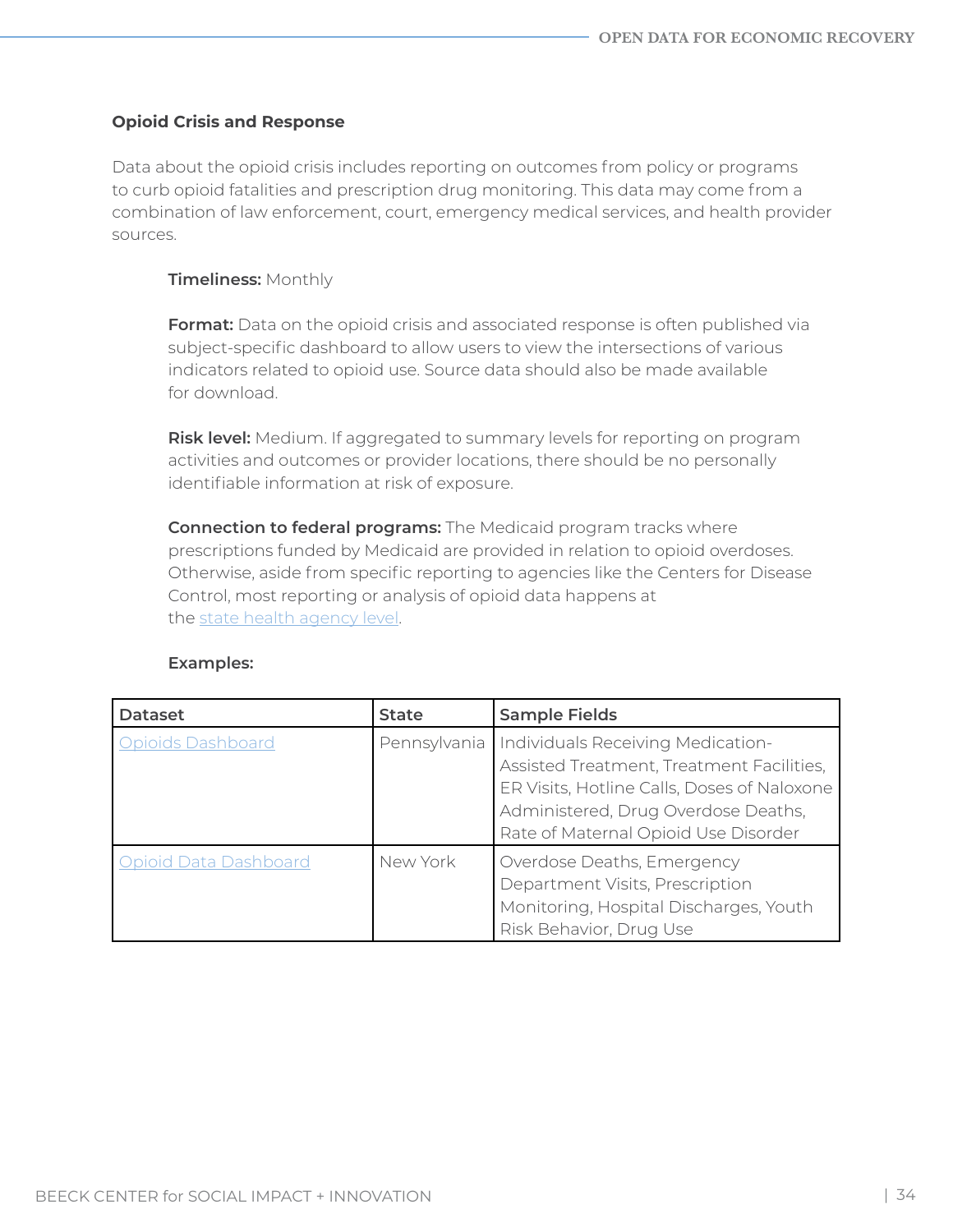# **Conclusion**

Publishing open data is an essential part of building the public's trust in government, as transparency allows people to see into the everyday operations of state agencies. Accountability measures let residents know that agencies will respond with changes to policy and data reporting structures when statistics are incorrect or when policy outcomes shift.

States attempting to launch open data programs can consider a range of the questions addressed in this report when developing their strategies. Are the short-term goals of the program to establish fundamental transparency and accountability practices, or are they to address critical programmatic and policy needs? What best practices can the program borrow from other states who have launched portals and published usable, impactful data? How can states work with legislators or legal experts to build out protocols for sharing data responsibly?

The increased attention on states' data as a result of COVID-19 and the outsized role of state governments in emergency response demonstrated that the value of open data goes beyond just establishing openness for the sake of it. Journalists, researchers, advocates, and residents all need access to essential information that sits locked up in filing cabinets or agency harddrives.

In addition to allowing this wide range of users access to public data, open data must be usable and well-documented. Documentation—though it can be unpopular to fund or invest in—is an important cornerstone of a strong state data strategy. Robust metadata and clear data governance workflows can help data become more reusable and interoperable across state agencies, and in the general public.

Additionally, states must consider the variety of accessibility needs of various members of the general population. Often, understanding accessibility and making open data more accessible requires speaking to residents and testing data platforms or tech tools with potential users before deployment. Engaging communications or community engagement functions as part of an open data program can allow data owners to open two-way dialogue with potential data users and ensure continuous improvement of their programs.

This guidebook does not contain every impactful dataset being published by a state government. But it does provide a starting point for states beginning to explore which information their residents and partners might want and need.